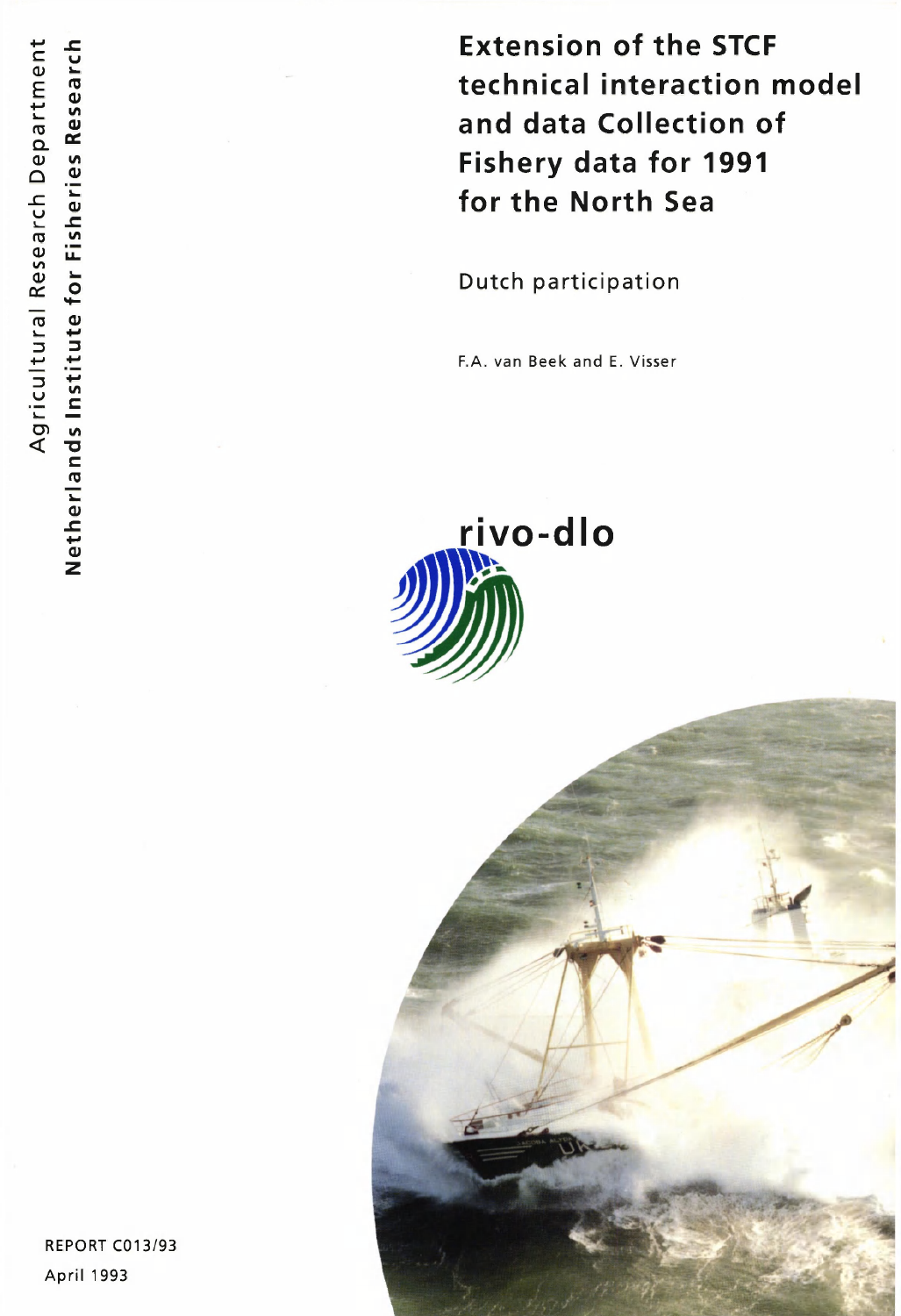# **Extension of the STCF technical interaction model and data Collection of Fishery data for 1991 for the North Sea**

## **- Dutch participation -**

by F.A. van Beek and E. Visser Netherlands Institute for Fishery Research Postbox 68 1970 AB IJmuiden

## **1. Introduction**

This study is part of a general research activity undertaken by STCF, coordinated by DIFMAR and funded by the EC-Commission (AIR project).

This part of the study deals with the construction of a disaggregated database of biological and economical fishery data for 1991 from the Netherlands. The work was carried out in the framework of a subcontract between the Netherlands Institute for Fishery Research - Agriculture Research Department (RIVO-DLO) layed down in a contract between the coordinator, the Danish Institute for Fisheries and Marine Research (DIFMAR), and the EC-Commission.

The data presented for the Netherlands are age-compositions, mean weight-at-age, mean length-at-age, and effort by statistical rectangle of demersal species in the North Sea. Also mean price at age and gear-selection parameters are presented. Discard data are not available. Details concerning data definition and the data exchange formats are described in a working paper by Vinther<sup>1</sup>.

In this study the basic catch statistics from fishing logbooks and biological samples for 1991 were re-analyzed. The procedures and computer programmes used were the same as in a similar project dealing with 1989 data (Van Beek and Visser $2)$ .

This report contains a description of the overall work carried out, the procedures followed and a summary of the results obtained under the contract. Data according to the

**STCF** data collection 91 1 1 Dutch participation

591398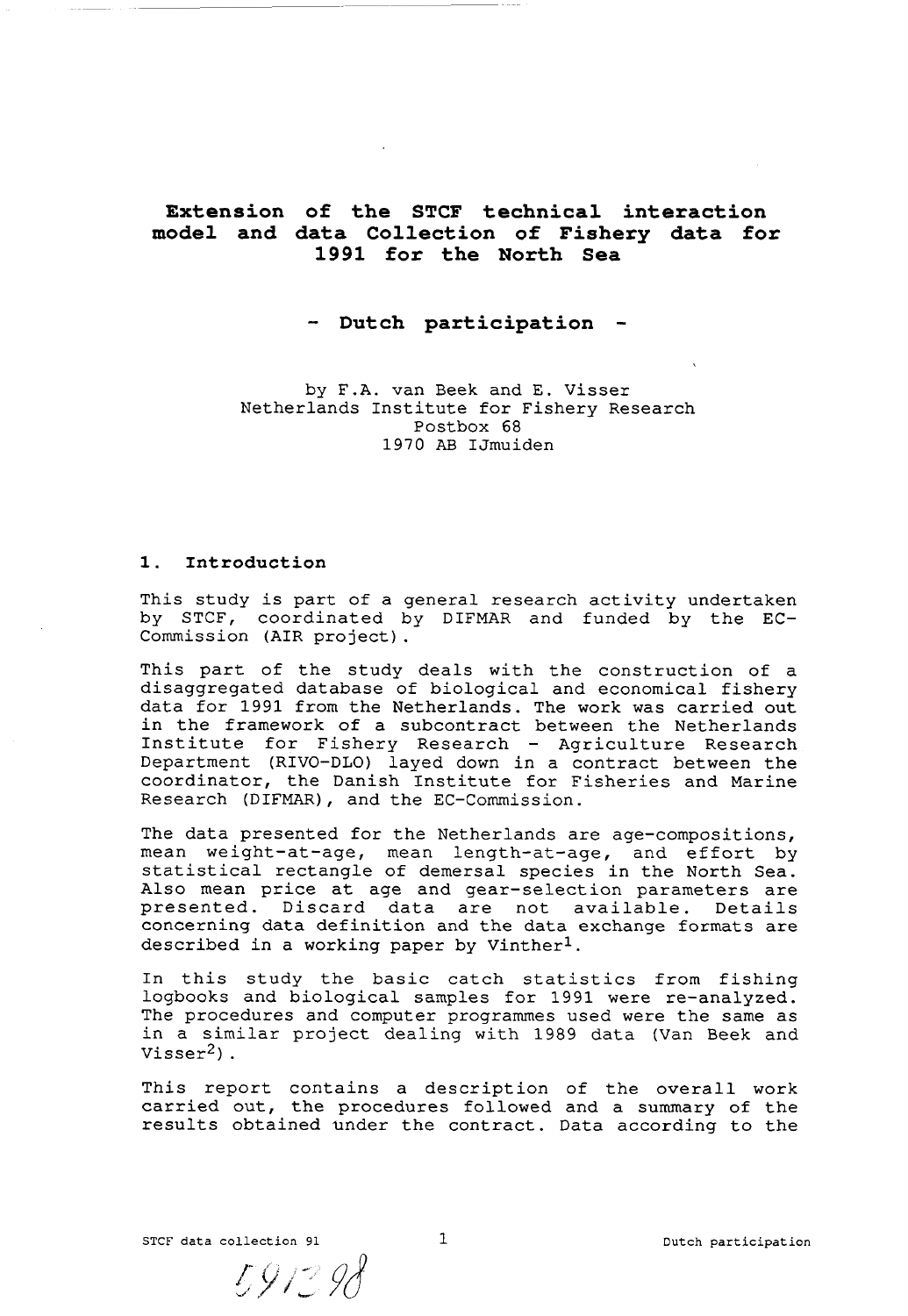data-exchange format agreed by STCF are available in files and have been send to the database coordinator on two MSDOS floppy disks.

## **2. Sources of information**

Basic data were obtained from the following sources:

computerized logbooks, available in an ORACLE based data base system (VIRIS) on the computer of the Ministry of Agriculture, Nature Management and Fisheries. This data base contains information on the distribution of effort and catches of species under quota regulation.

RIVO market sampling programme, available on RIVO computers. This data base contains age, length-at-age, and weight-atage information of samples from commercial landings and research cruises.

RIVO interviews with the industry on the composition of the landings in market categories.

LEI statistics, containing information on price per market category.

ICES Working Group Reports, giving information on the estimated landings of the species considered in this study.

#### **3. Fleet description**

In the data base 4 fisheries were considered for the Netherlands, which take the majority of the catches of demersal species :

| fleet                        | code | number of vessels |
|------------------------------|------|-------------------|
| beam $\text{trav1} > 300$ HP |      | 251               |
| beam trawl $\leq$ 300 HP     |      | 220               |
| demersal pair trawl          |      | .57               |
| demersal otter trawl         |      |                   |

The number of vessels by fishery is a distinct count of all registration numbers of vessels which have at least once participated in this fishery in 1991 according the log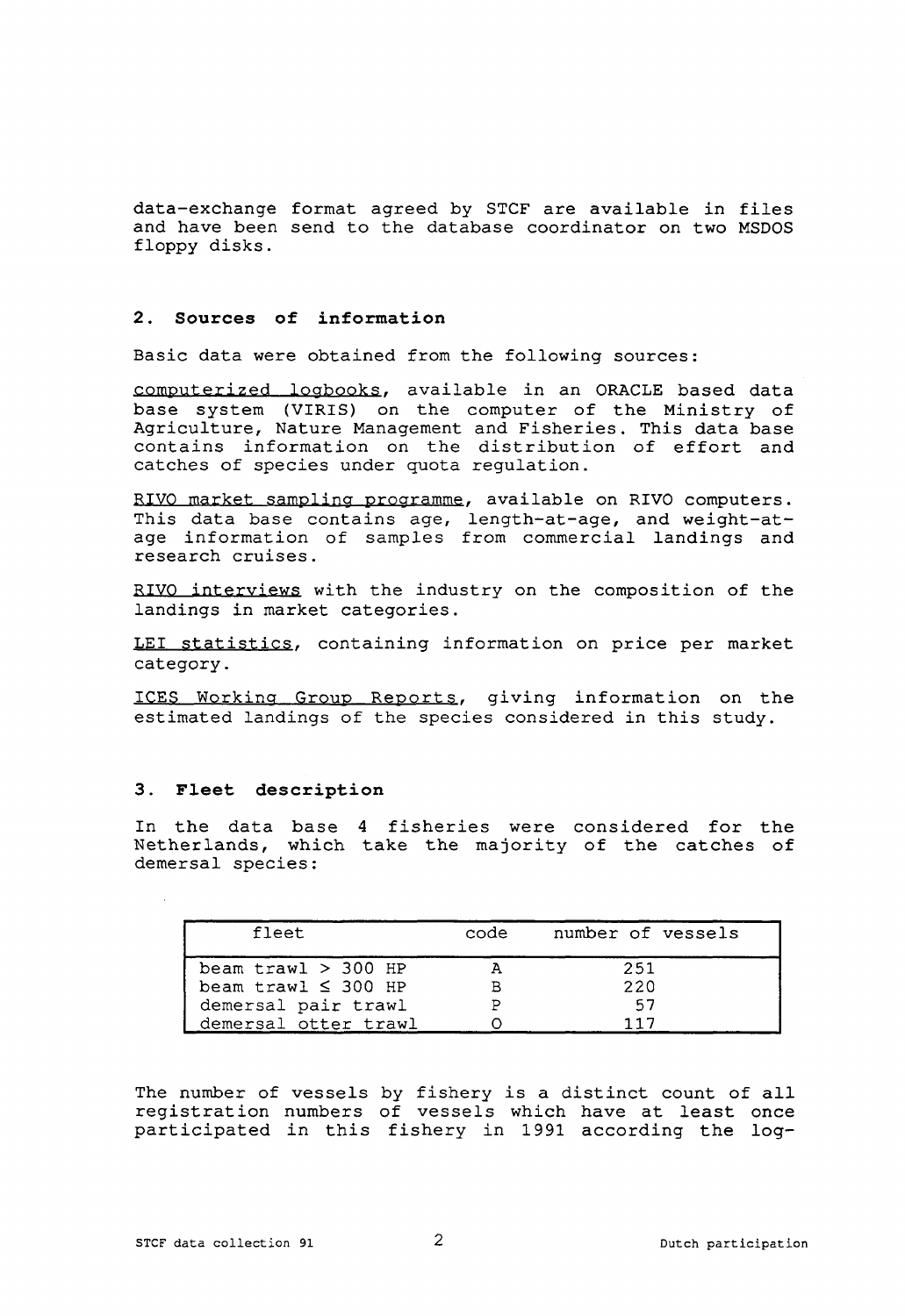books. A number of vessels, especially the so called "Eurocutters" participate in more than one fishery.

No distinction in the logbook data base has been made in the gear code of beam trawl and shrimp trawl. Therefore vessels exclusively fishing for fish can not be distinguished from shrimpers with a bycatch of fish. The number of vessels of beam trawlers  $\leq 300$  hp is therefore overestimated.

## **4. Species considered**

In this study the major species considered for the fleets described above are: cod, haddock, whiting, saithe, plaice and sole. No biological sampling has been carried out on haddock and saithe. The information on these species is restricted to the spatial distribution of the nominal catch by fleet and estimates of the total catch.

The reporting of landings in the logbooks of species which are under TAC regulation is mandatory. This is not the case with landings of bycatch species. The reporting of landings of bycatch species which are not under TAC regulation is therefore incomplete. There are at present also no other estimates of these landings available. These species have not been included in the data base.

## **5. Gear selectivity data**

Selectivity data were available only for plaice and sole from Van Beek et al.<sup>3</sup>. The overall "traditional type" selection parameters given in this paper are converted in parameters as required by the STCF format. They are the same as those given in 1989.

The number of meshes around the cod-end and extension length may vary between ships. The standards in 1991 were:

| fleet                    | mesh<br>size | extension<br>length | number<br>meshes |
|--------------------------|--------------|---------------------|------------------|
| beam $trav1 > 300$ HP    | 80           |                     | 150              |
| beam trawl $\leq$ 300 HP | 75           |                     | 100              |
| demersal pair trawl      | 90           | 6.75                | 110              |
| demersal otter trawl     | 90           | 6.75                | 110              |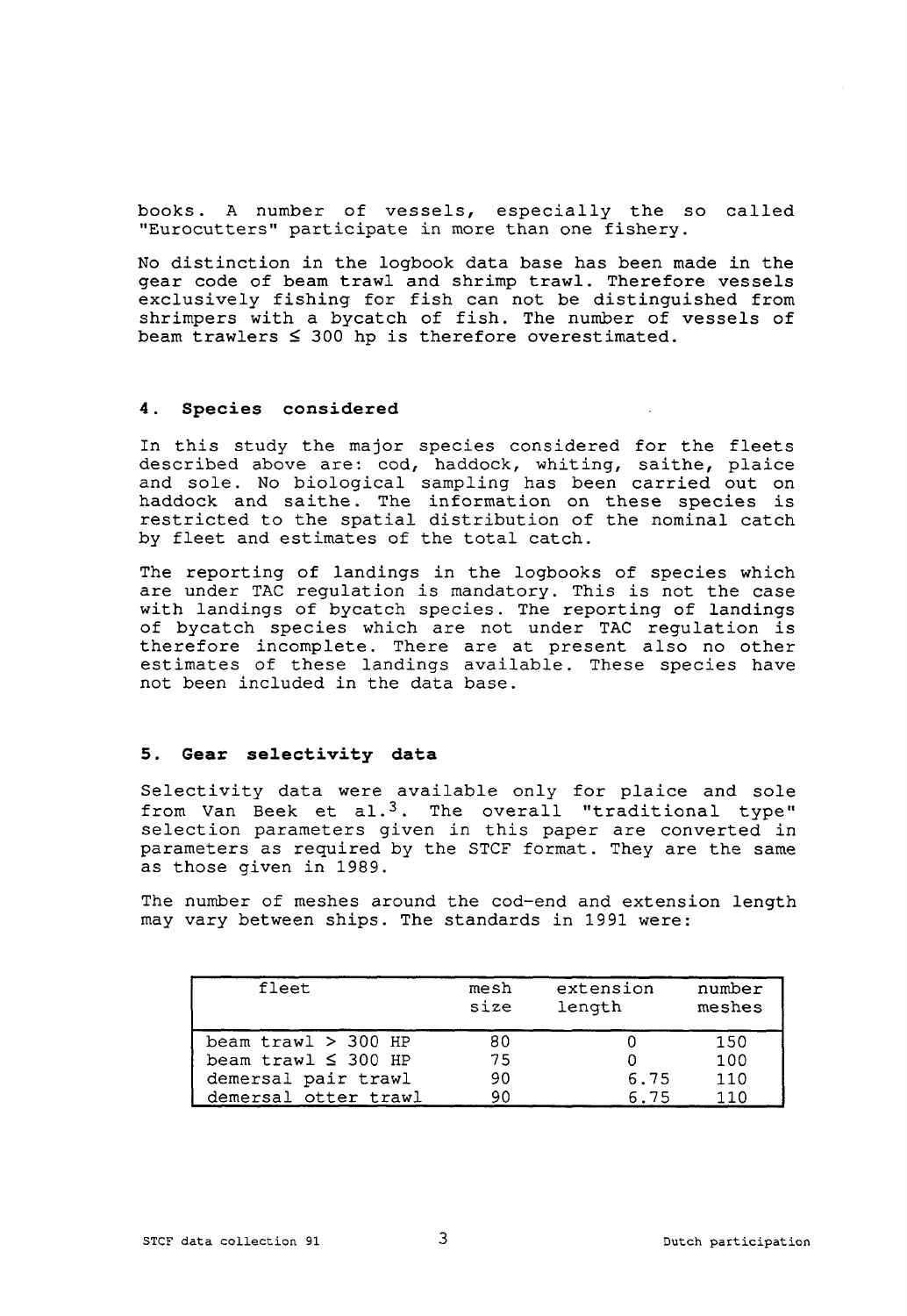The number of meshes around the cod-end given in the data base are conditional with the mesh size in use. It should be noted that after 1991 the mesh size has been increased in the beam trawl  $\leq$  300 HP from 75 to 80 mm and in the pair trawl and otter trawl from 90 to 100 mm. Also the number of meshes around the cod-end has decreased from 110 to 100 in the pair trawl and otter trawl.

It should also be noted that the selectivity parameters as obtained by scientific experiments are probably not representative for the present fisheries. The mesh size measurements applied by scientists (using ICES procedures) differ from those by control officers (using EC procedures, different gauge, different pressure). Also the selectivity parameters were obtained using "clean gears", with no attachments. The present EC legislation permits a number of gear attachments such as strengthening bags and chafers.

## **6. Effort data**

The logbook contains a column for recording fishing time by statistical rectangle. However, supplying fishing time data is optional. In most cases fishing hours were not reported. Therefore hours at sea were calculated for each trip from the date and time of depart and arrival and allocated in equal parts to those rectangles visited. The quarterly total hours absent from port from all trips, disaggregated by fleet and rectangle were divided by 24, giving days absent from port.

In a number of occasions the rectangles visited were not filled in. The effort calculated from these trips was accumulated and later on distributed to the rectangles proportional to the distribution of "allocated" effort.

The present effort index is biased as steaming time to the fishing grounds is included. Big vessels, fishing in distant waters, need longer steaming time compared to small vessels, fishing just outside the harbour. No correction for this phenomenon has been made.

The effort of pair trawlers includes the days absent from port of both vessels. So the effort of this fleet must be divided by a factor 2 when pairs of vessels are considered.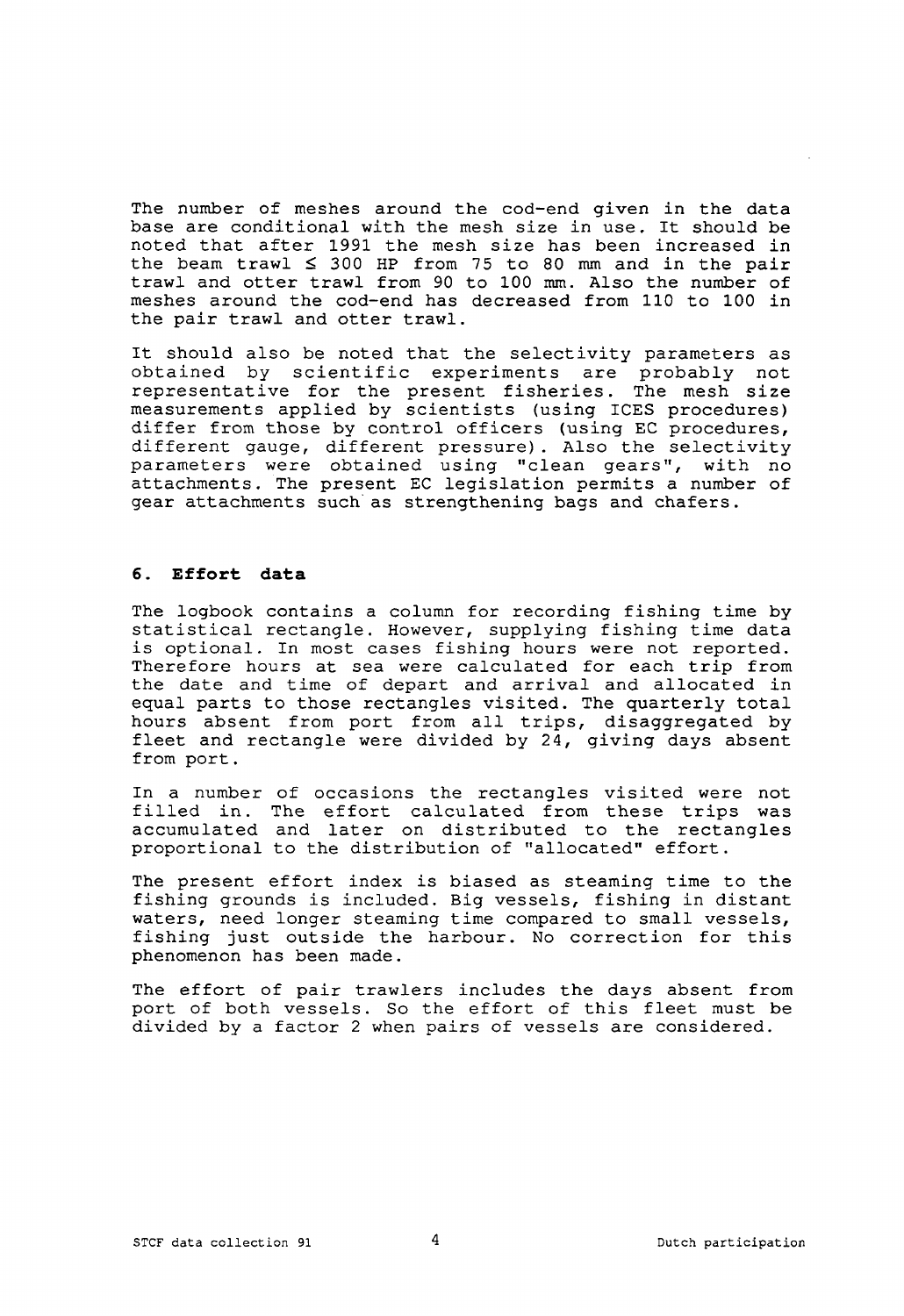### **7. Total Catch Data and Total Value**

The total catch of each species was taken from ICES Working Group reports (ICES<sup>4</sup>). These catches are the estimates of the Working Groups and can therefore differ from official reported landings. The Working Group estimates are on a quarterly basis.

The total quarterly catch was allocated over the fleets in the same ratio as the reported landings in the logbooks (sum of statistical square landings, Table 7.1).

The total catch data (code: TOC) do not correspond with catch data (code: CAT) and age compositions (code: CAA) as the latter two reflect only to landings reported correctly in statistical rectangles.

No consistent information is available on total value in national currency by fleet. However STCF should be able to calculate total values from raised age compositions, weight at age, price at age and the whole fish / gutted fish weight ratio.

## **8. Catch Data**

The logbooks contain two data fields dealing with catch data. One data field contains an estimate from the skipper of the total catch landed in the harbour. The other data<br>fields may contain catches together with detailed together with information of the fishery as fishing hours, number of hauls and statistical rectangle. In practice there always seems to be a discrepancy between both sets of information. In a number of occasions catch data by rectangle were not entered correctly.

Catch data by rectangle (code: CAT) for the STCF data base are extracted from the logbook data base as the sum of all landings reported in statistical rectangles. The total in all rectangles does not correspond with the estimate of the total catch (code: TOC). The relative distribution over the rectangles is representative for the distribution of the total catch.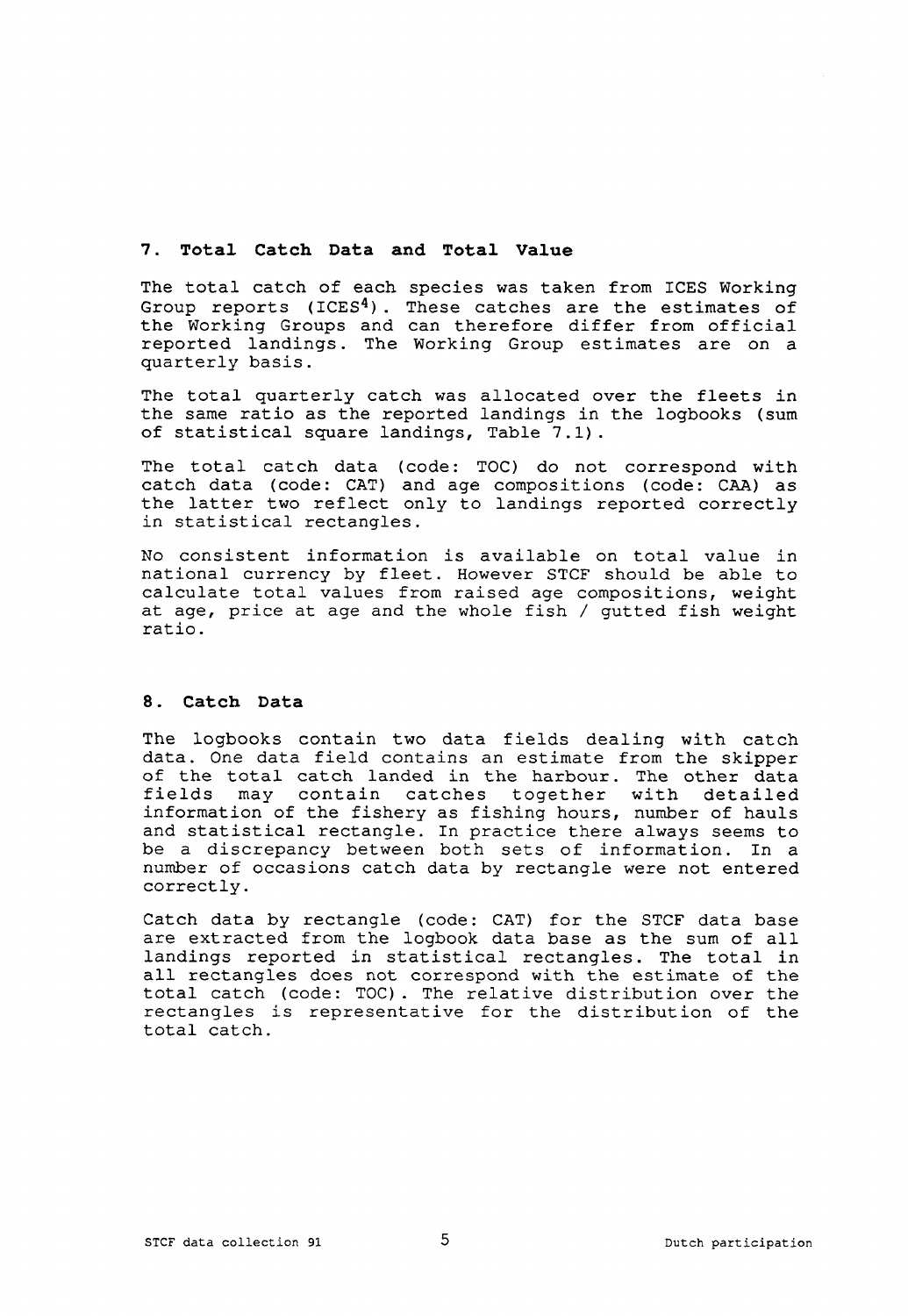## **9. Catch at age data**

Catch at age data (code: CAA) were derived from catch data (code: CAT) and age-length-keys (ALKs) . So the catch at age data correspond with the catch data but not with the total catch data (code: TOC), which may be subject to changes when estimates of national landings or the allocation to the different fleets will be revised.

#### 9.1 Age-Length-Keys

ALKs were constructed on an area basis using information of the stratification of the catch in market categories (Table 9.1.1), length/age determinations from commercial and research samples (Table 9.1.2) and for cod and whiting length distributions of the landings (Table 9.1.2). The sample numbers given in Table 9.1.2 refer to a review of the Dutch market sampling schedule by Groeneveld<sup>5</sup>. The areas are defined as a group of rectangles in which the same ALK is valid. These areas differ by species and sometimes also by fleet (Figure 9.1.1) . Because in an area the same ALK is used for all rectangles the relative age distribution is same in each rectangle and only the level differs, depending on the catch in the rectangle. Also the mean length at age and mean weight at age are the same within one area.

#### 9.2 Plaice

ALKs were derived for 7 different areas using stratified otolith samples for beam trawlers > 300 hp. It was assumed that the small catches made by pair trawlers and otter trawlers would have the same age composition, so the same ALKs were used for these fleets.

Beam trawlers < 300 hp are operating in coastal areas and catch a relative greater proportion of small (young) fish. For this fleet 3 different ALKs were constructed. When catches were reported outside coastal areas, ALKs corresponding with beam trawlers > 300 hp were used.

Sum of products discrepancies remain within 4%

## 9.3 Sole

Also for sole ALKs were derived for 7 different areas using stratified otolith samples for beam trawlers > 300 hp. These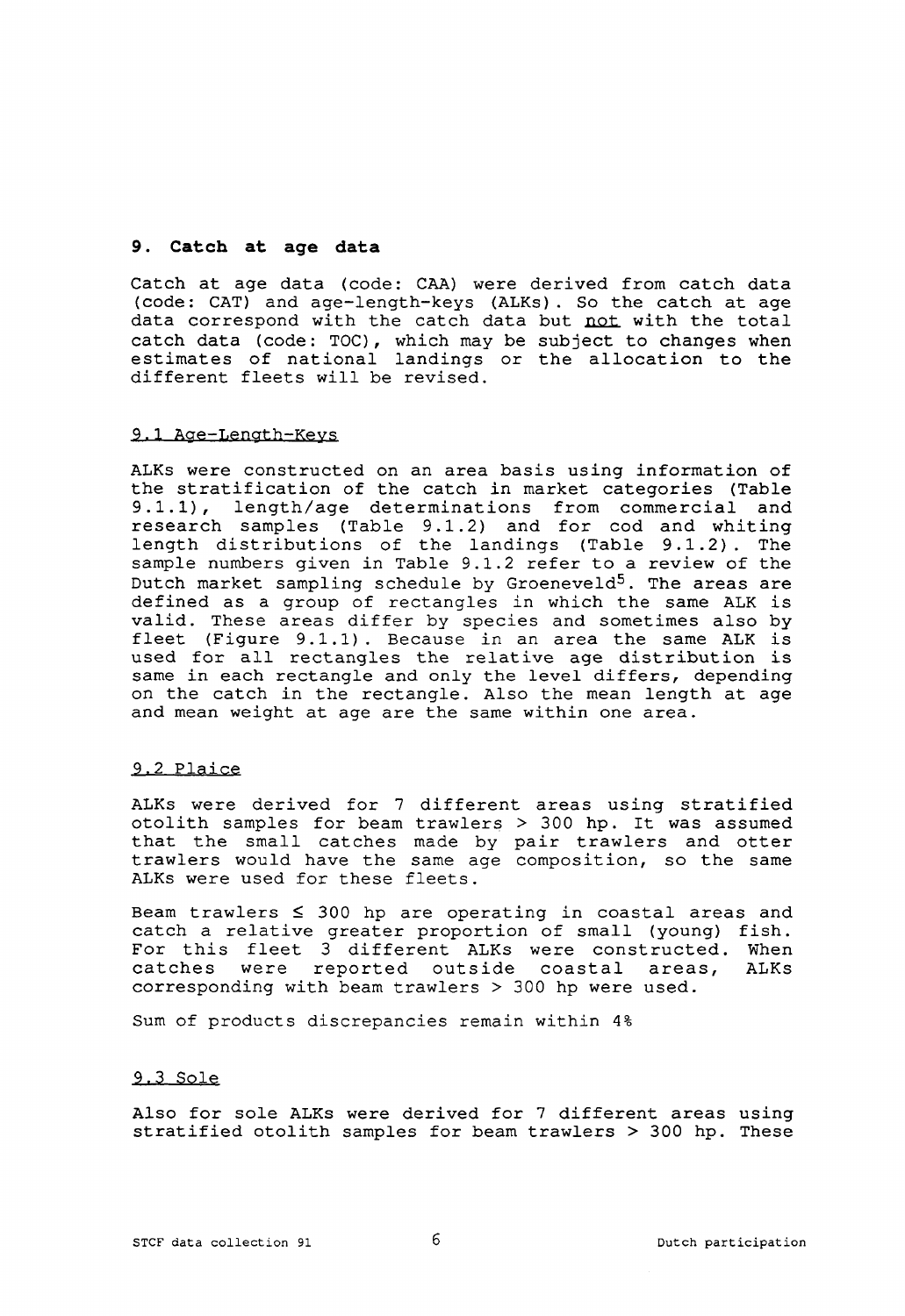areas ar not the same as for plaice. It was assumed that the small catches made by pair trawlers and otter trawlers would have the same age composition, so the same ALKs were used for these fleets.

Beam trawlers  $\leq$  300 hp are operating in coastal areas and catch a relative greater proportion of small (young) fish. For this fleet 3 different ALKs were constructed. When<br>catches were reported outside coastal areas. ALKs catches were reported outside coastal areas, corresponding with beam trawlers > 300 hp were used.

Sum of products discrepancies remain within 1%

## 9.4 Cod

ALKs were constructed for 4 different areas from unstratified otolith samples (market and research) and stratified length compositions. Different length composition have been used for beam trawlers > 300 hp, otter trawl an pair trawl. For beam trawlers < 300 hp the same length composition has been uses as in the otter trawl.

Sum of products discrepancies in general remain within 5%. However in a number of rectangles they can be as high as **±20% .** 

## 9.5 Whiting

ALKs were constructed for 3 different areas from unstratified otolith samples (market and research) and unstratified length compositions. As no separate length compositions were available for the different fleets the same ALKs have been applied to all fleets.

Sum of products discrepancies are all to low. In general they are around -5% However in a number of rectangles they can be as high as -15%.

## **10. Price at Age**

Information on prices per market category were made available by LEI on a quarterly basis (Table 10.1). Price at age was calculated using the routine market sampling computer programmes. Prices differ by age and quarter but not by areas and fleets.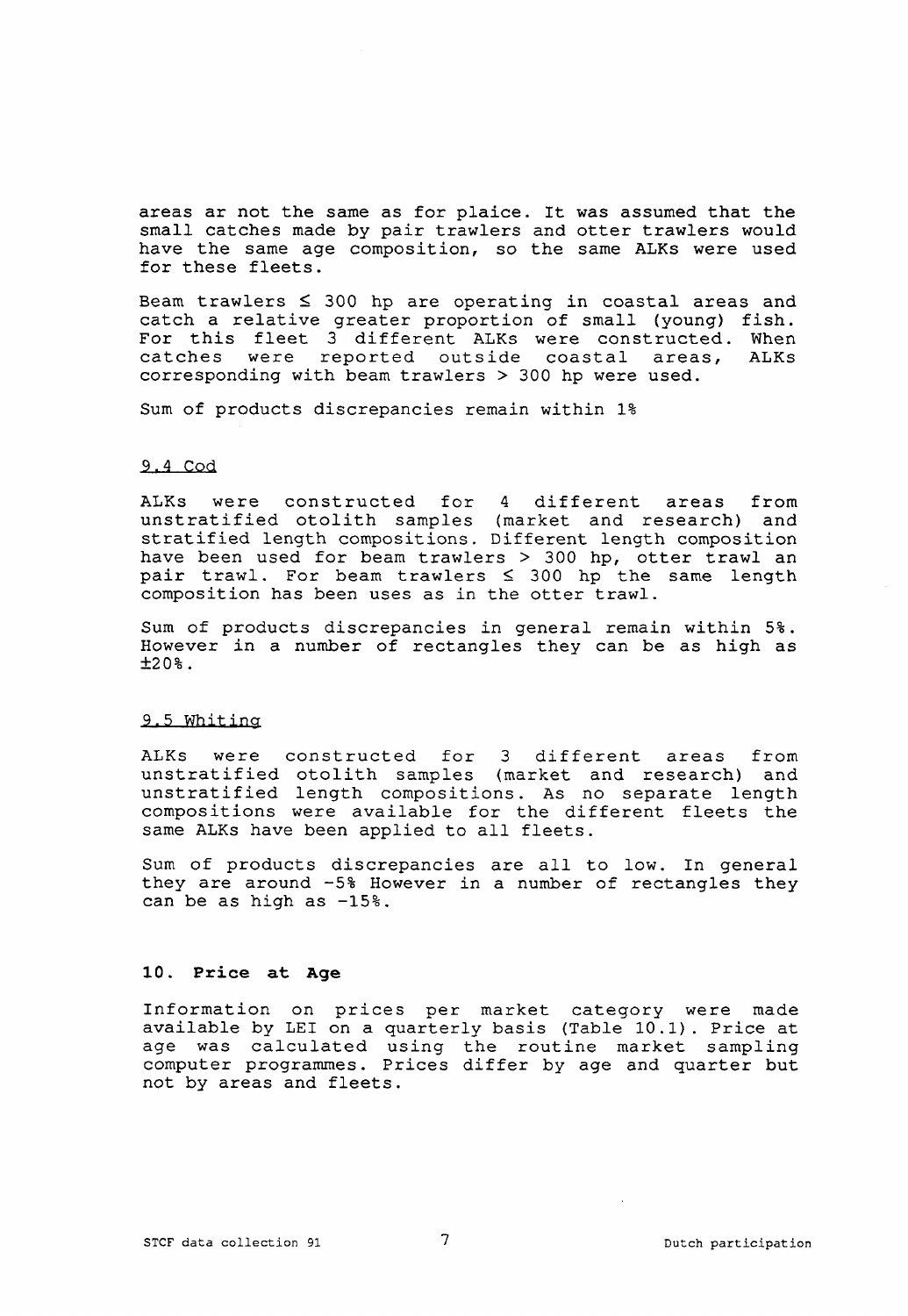## **11. Landings distribution**

No information on the landings in foreign countries is available. If such information will become available it is probably not possible to allocate these to separate fleets.

## **12. Computer programs used for data manipulation**

| MSPLIT        | Pascal |
|---------------|--------|
| MLEN          | Pascal |
| MALK          | Pascal |
| MRAISE        | Pascal |
| MALKSTCF      | Pascal |
| MRAISESTCF    | Pascal |
| <b>EFFORT</b> | SOL    |
| CATCHDATA     | SQL    |
| CATEGORIE     | SOL    |
| CATCHATAGE    | Pascal |

# **13. Data files on floppy disks**

diskl (Volume STCF-NED-1)

files: contents:

| NED91FLE.FED | A: fleet data              |
|--------------|----------------------------|
| NED91GES.FED | B: gear selections data    |
| NED91EFF.FED | C: effort data             |
| NED91TOC.FED | D: total catch data        |
| NED91CAT.FED | E: catch data              |
| NED91PRI.FED | G: price at age data       |
| NED91WFG.FED | J: whole fish /gutted fish |
|              | weight ratio               |

disk2 (Volume STCF-NED-2)

| files:       | contents:            |  |  |  |  |  |  |
|--------------|----------------------|--|--|--|--|--|--|
| NED91CAA.FED | F: catch at age data |  |  |  |  |  |  |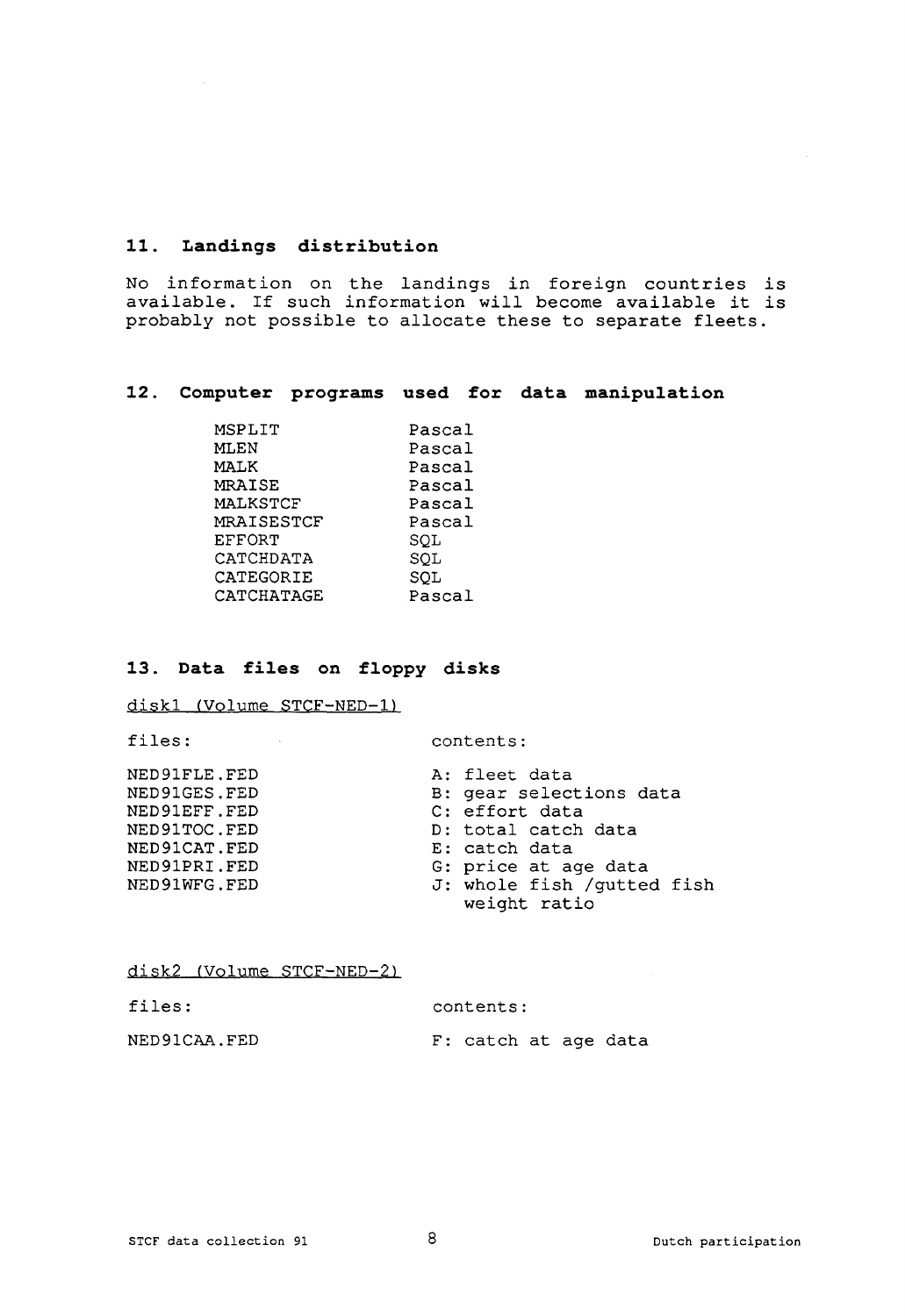## **References**

- 1) Vinther, M. Contents and exchange format for the North Sea STCF Data Base (Version 1.0). STCF Working Document
- 2) Beek, F.A. van, 1990. Discard sampling programme for the North Sea, Dutch participation. RIVO Intern Rapport Demvis 90-303
- 3) Beek, F.A. van, A.D. Rijnsdorp and P.I. van Leeuwen 1983. Results of the mesh selection experiments on sole and plaice with a commercial beam trawl vessels in the North Sea in 1981. ICES C.M. 1983/B:16 Fish Capture Committee, ref: Dem. fish Committee
- 4) ICES 1993. Working Group on the Assessment of Demersal Stocks in the North Sea and Skagerrak. ICES C.M. 1992/Assess: 4
- 5) Groeneveld, K. 1993. Overzicht van de RIVO platvis otolietenbemonstering in 1991 en 1992. referentie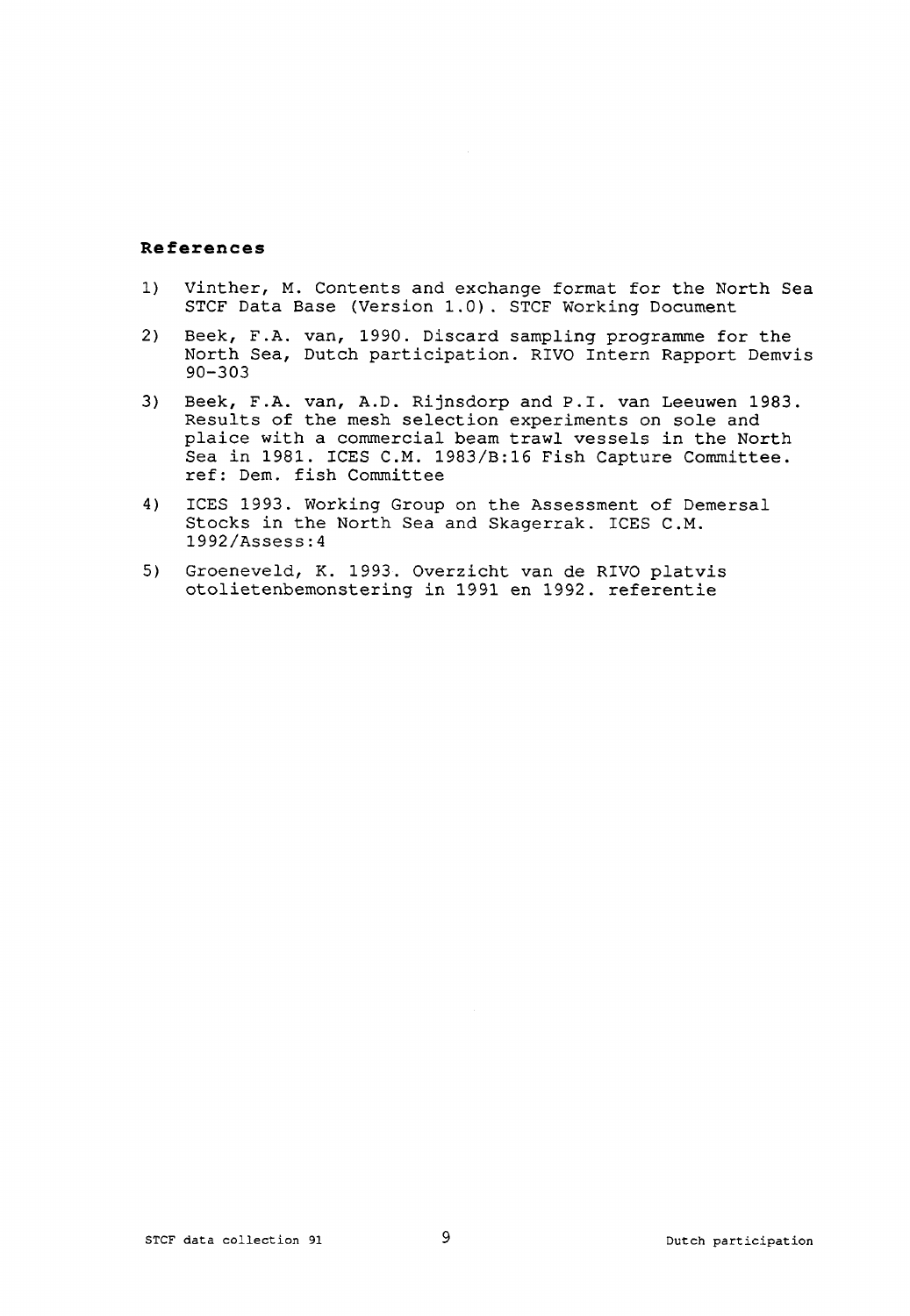

**Figure 9.1.1 Area codes by species used in age-length-keys (STCF 1991 database)**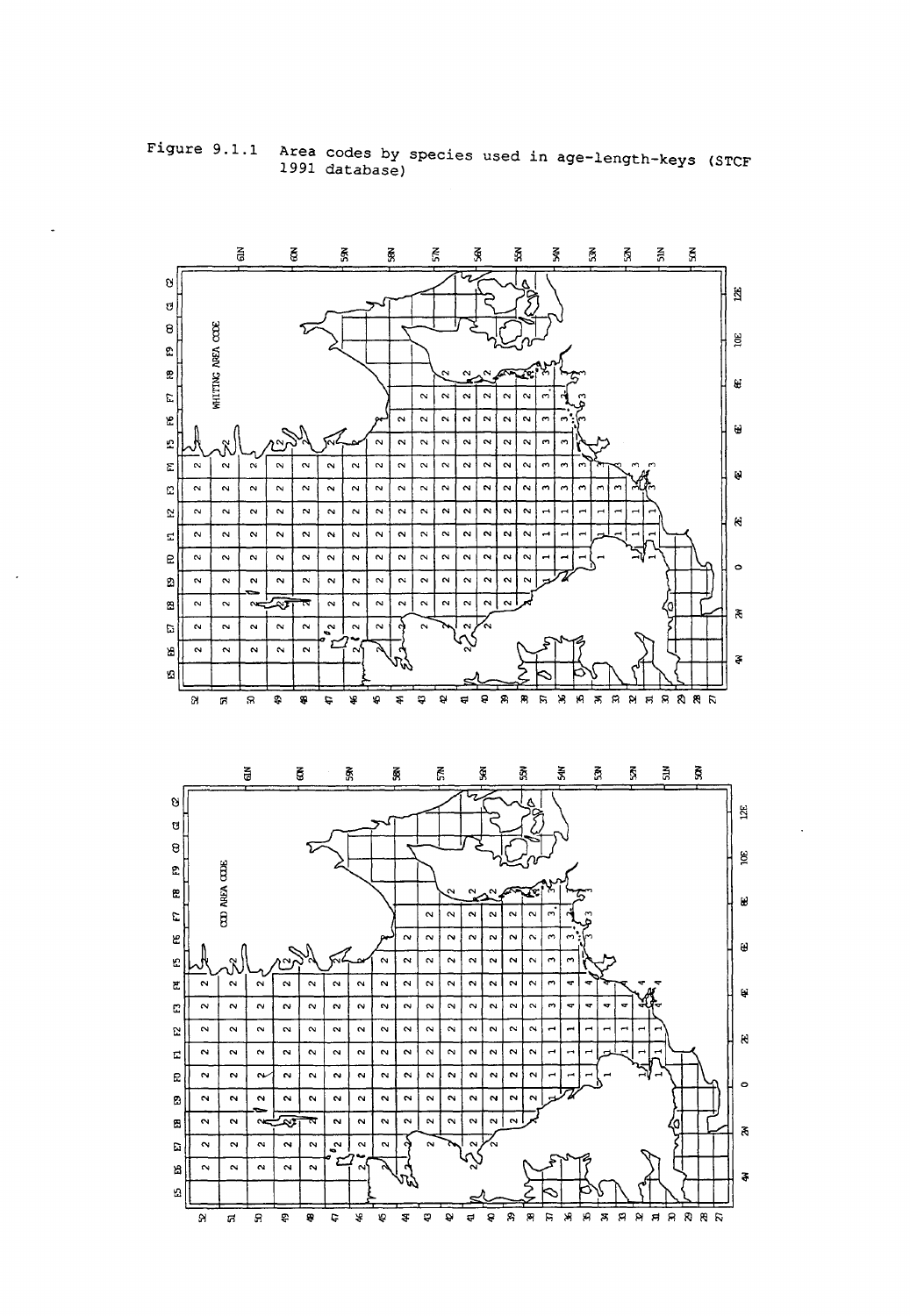

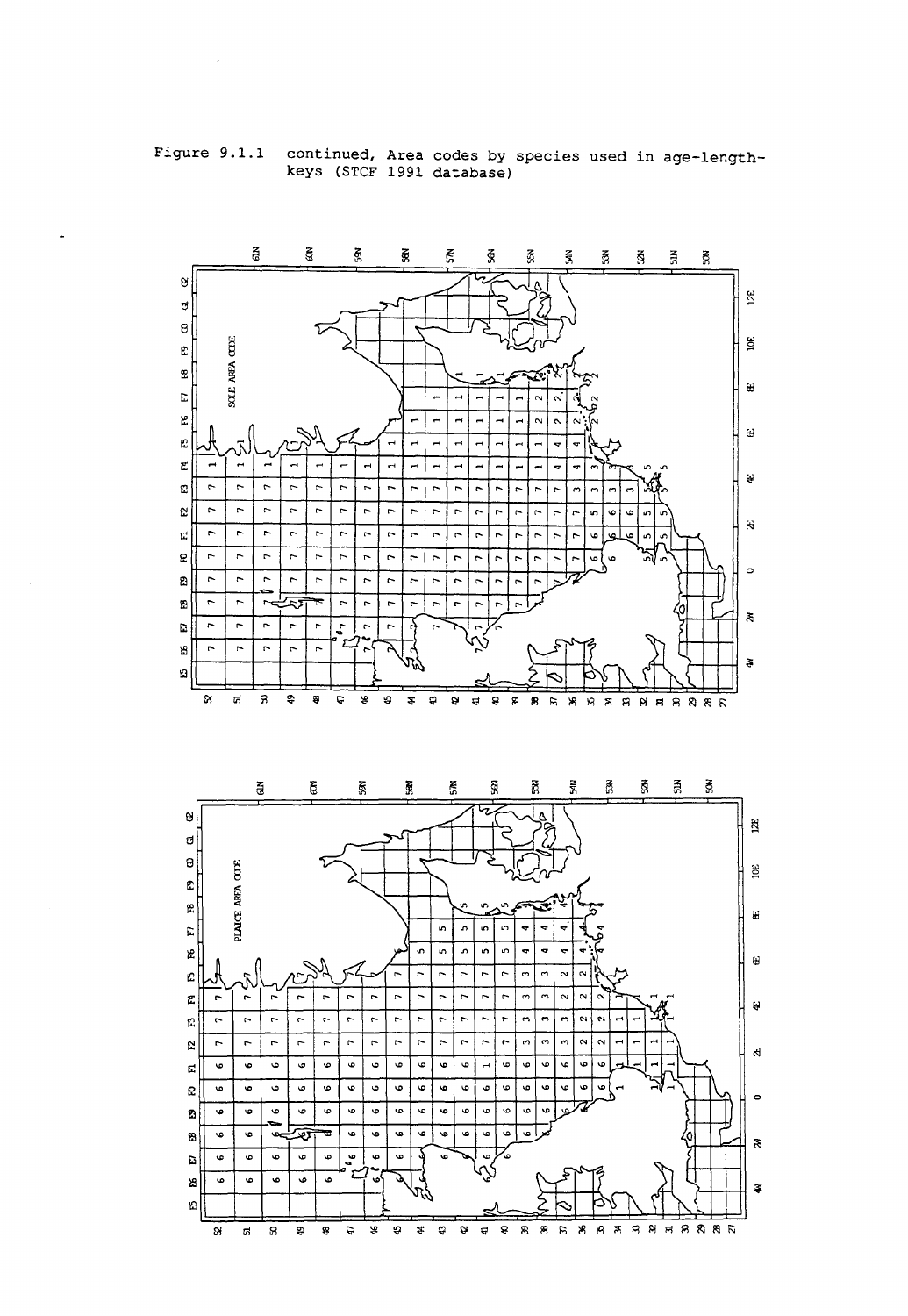**Figure 9.1.1 continued, Area codes by species used in age-lengthkeys (STCF 1991 database)** 

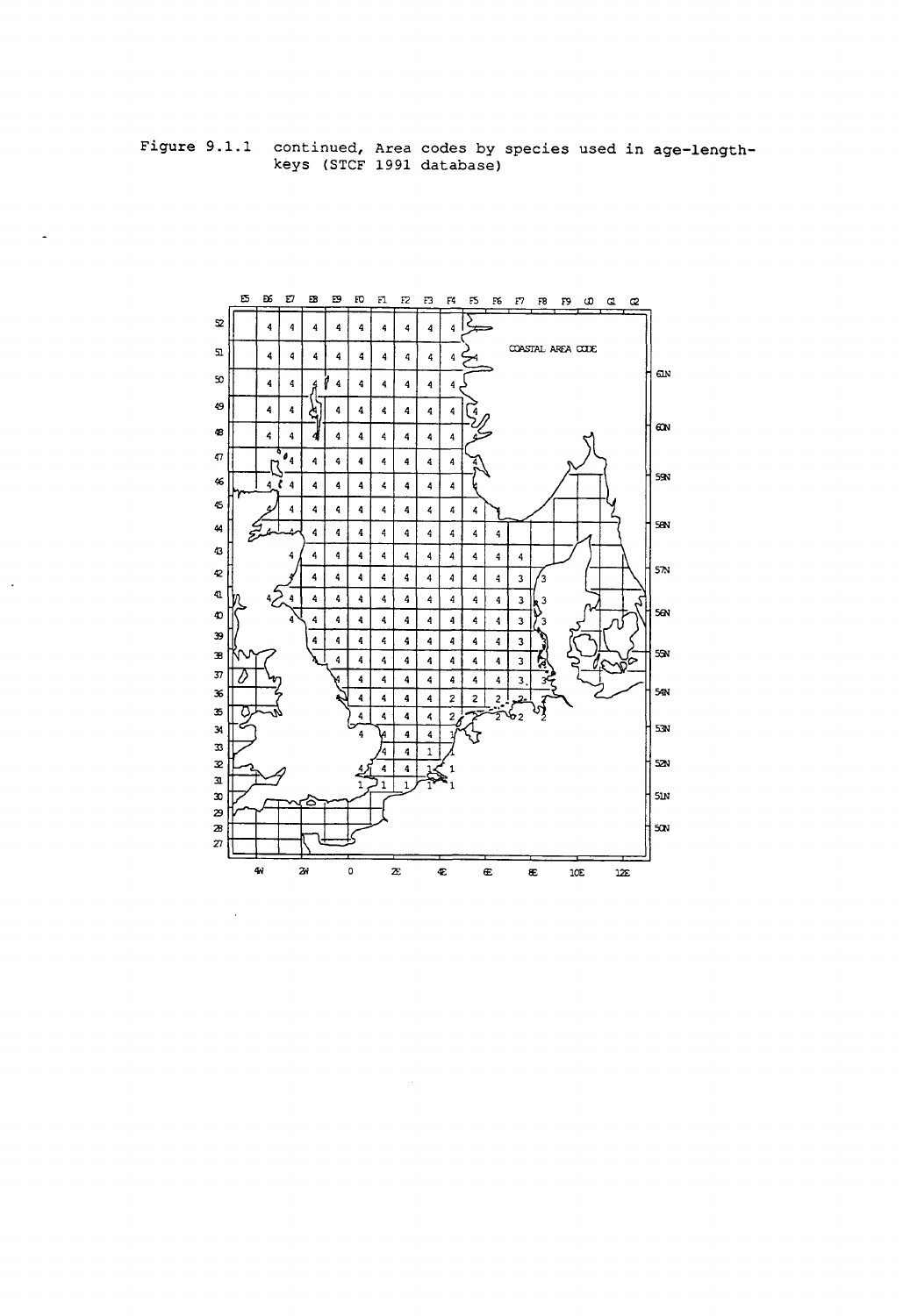|                  |                         | COD     | <u>HAD.</u> | PLE.     | POK.              | SOL.           | <b>WHG</b> |
|------------------|-------------------------|---------|-------------|----------|-------------------|----------------|------------|
| $BT > 300$ HP    | 1                       | 560078  | 341         | 19618974 | 114               | 5600709        | 405016     |
|                  | $\overline{\mathbf{c}}$ | 400277  | 11627       | 11546968 | 268               | 3357199        | 226799     |
|                  | 3                       | 251866  | 6510        | 10662862 | 244               | 4174568        | 171906     |
|                  | 4                       | 534662  | 6647        | 19174830 | 42                | 3407026        | 222342     |
| $BT \leq 300$ HP | 1                       | 219786  | 0           | 1152919  | 0                 | 402900         | 86052      |
|                  | 2                       | 84869   | 77          | 2242453  | 49                | 778656         | 21367      |
|                  | 3                       | 39943   | 0           | 1421781  | 12                | 522826         | 8322       |
|                  | 4                       | 172150  | 117         | 925069   | 104               | 237932         | 138943     |
| OTTER TRL        | 1                       | 540350  | 33237       | 133313   | 246305            | 51899          | 274796     |
|                  | $\overline{\mathbf{c}}$ | 114390  | 5200        | 122402   | 0                 | 10664          | 53164      |
|                  | 3                       | 77832   | 3404        | 104399   | 0                 | 6835           | 148498     |
|                  | $\ddot{\bf 4}$          | 368874  | 1169        | 50563    | 0                 | 13762          | 457765     |
| PAIR TRL         | 1                       | 1017893 | 23          | 2178     | 116               | 0              | 451762     |
|                  | 2                       | 409200  | 1416        | 57142    | $12 \overline{ }$ | 764            | 246326     |
|                  | 3                       | 573417  | 21752       | 19196    | 4                 | 42             | 283406     |
|                  | 4                       | 713987  | 1405        | 33844    | 0                 | 257            | 628330     |
| TOTAL            |                         | 6079574 | 92925       | 67268893 |                   | 24727018566039 | 3824794    |

**Table 7.1a Total landings by species, quarter and fleet in kg, reported in statiscal squares** 

Table 7.1b Total landings by species, quarter and fleet in kg, rais **statiscal squares** 

|                                     |                         | COD     | HAD     | PLE      | POK    | SOL            | <b>WHG</b>       |
|-------------------------------------|-------------------------|---------|---------|----------|--------|----------------|------------------|
| BT > 300 HP                         | 1                       | 600775  | 345     | 23045560 | 87     | 7232679        | 412791           |
|                                     | 2                       | 486490  | 13963   | 13997086 | 1629   | 4381789        | 244335           |
|                                     | 3                       | 304464  | 7401    | 12887243 | 938    | 5398939        | 180856           |
|                                     | $\overline{\mathbf{4}}$ | 585248  | 7830    | 22565043 | 288    | 4396851        | 238874           |
| $\leq$ 300 HP<br>BT.                | 1                       | 235756  | $\circ$ | 1354284  | 0      | 520300         | 87704            |
|                                     | $\overline{\mathbf{c}}$ | 103148  | 92      | 2718273  | 298    | 1016295        | 23019            |
|                                     | 3                       | 48284   | 0       | 1718379  | 46     | 676167         | 8755             |
|                                     | 4                       | 188438  | 138     | 1088626  | 712    | 307057         | 149274           |
| OTTER TRL                           | $\mathbf 1$             | 579613  | 33632   | 156597   | 187825 | 67022          | 280071           |
|                                     | $\overline{c}$          | 139028  | 6245    | 148374   | 0      | 13919          | 57275            |
|                                     | 3                       | 94086   | 3870    | 126178   | 0      | 8840           | 156229           |
|                                     | 4                       | 403774  | 1377    | 59503    | 0      | 17760          | 491802           |
| PAIR TRL                            | 1                       | 1091856 | 23      | 2558     | 88     | 0              | 460434           |
|                                     | $\overline{c}$          | 497334  | 1700    | 69267    | 73     | 997            | 265372           |
|                                     | 3                       | 693166  | 24729   | 23200    | 15     | 54             | 298160           |
|                                     | 4                       | 781540  | 1655    | 39828    | 0      | 332            | 675050           |
|                                     |                         | 2508000 | 34000   | 24559000 | 188000 | 7820000        |                  |
| INPUT<br>Q1                         |                         | 1226000 | 22000   | 16933000 | 2000   | 5413000        | 1241000          |
| INPUT<br>Q <sub>2</sub><br>INPUT 03 |                         | 1140000 | 36000   | 14755000 | 1000   | 6084000        | 590000<br>644000 |
| INPUT 04                            |                         | 1959000 | 11000   | 23753000 | 1000   | 4722000        | 1555000          |
| TOTAL                               |                         | 6833000 | 103000  | 80000000 |        | 19200024039000 | 4030000          |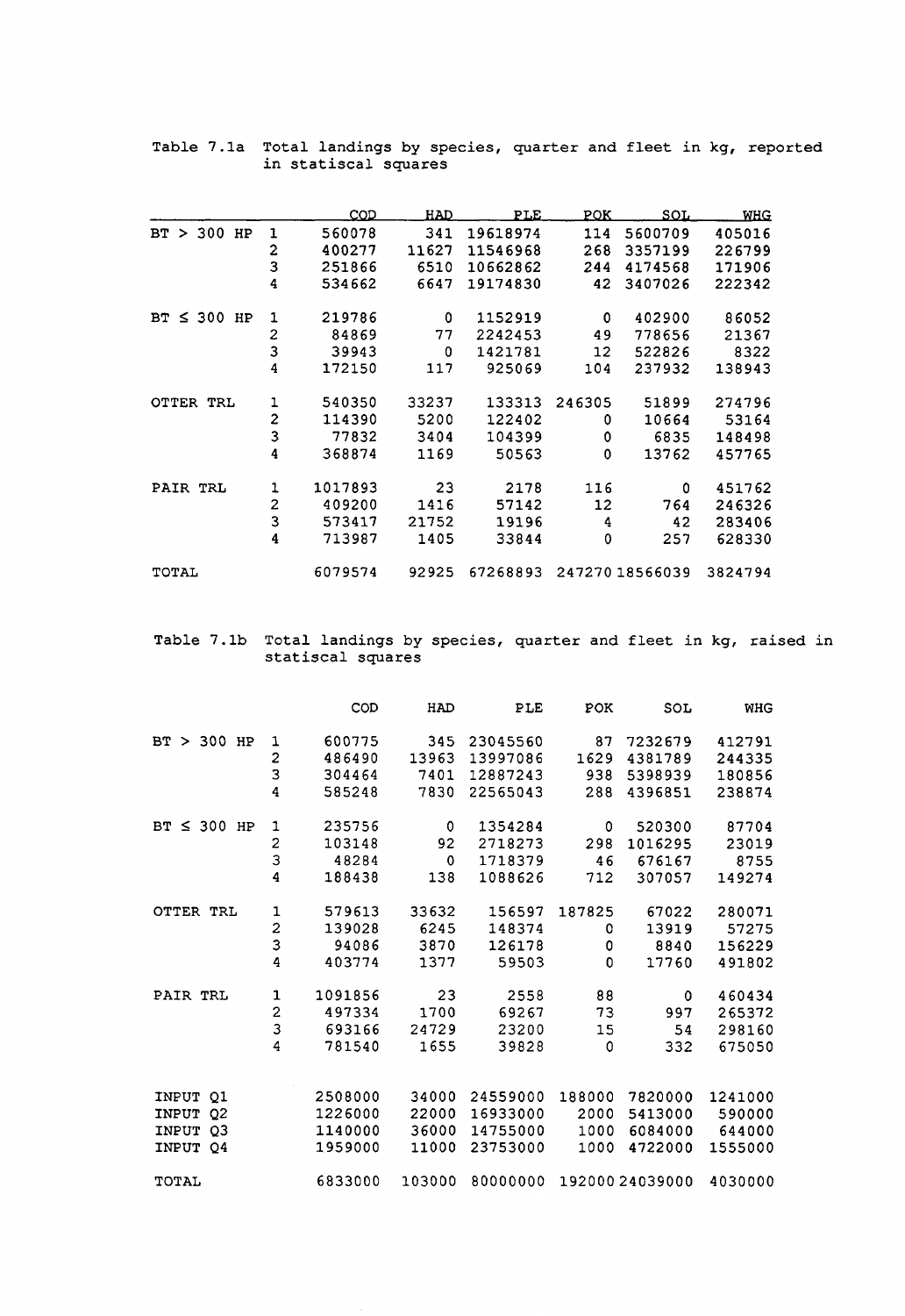**Table 9.1.1 Distribution of market categories relative to 1000 kg landings by fleet and quarter. (STCF 1991 data base)** 

 $\hat{\boldsymbol{\beta}}$ 

| Spec | Ouarter      | Fleet<br>Code | Area                    | Cat<br>I | Cat<br><b>II</b> | Cat<br><b>III</b> | Cat<br><u>IV</u> | Cat<br>v. | Tot  | Source<br>Code |
|------|--------------|---------------|-------------------------|----------|------------------|-------------------|------------------|-----------|------|----------------|
|      |              |               |                         |          |                  |                   |                  |           |      |                |
| Sole | $\mathbf 1$  | APO           | $\mathbf{1}$            | 33       | 362              | 284               | 204              | $117 -$   | 1000 | Vert           |
| Sole |              | APO           | 2                       | 53       | 163              | 378               | 275              | 131       | 1000 | Vert           |
| Sole |              | APO           | 3                       | 54       | 196              | 306               | 303              | 142       | 1000 | Vert           |
| Sole |              | <b>APO</b>    | 4                       | 42       | 141              | 343               | 254              | 221       | 1000 | Vert           |
| Sole |              | <b>APO</b>    | 5                       | 55       | 287              | 389               | 202              | 67        | 1000 | Vert           |
| Sole |              | <b>APO</b>    | $\mathbf 6$             | 46       | 170              | 302               | 302              | 181       | 1000 | Vert           |
| Sole |              | <b>APO</b>    | 7                       | 70       | 235              | 354               | 230              | 111       | 1000 | Vert           |
|      |              |               |                         |          |                  |                   |                  |           |      |                |
| Sole | $\mathbf{z}$ | <b>APO</b>    | 1                       | 38       | 206              | 309               | 311              | 135       | 1000 | Vert           |
| Sole |              | <b>APO</b>    | 2                       | 40       | 215              | 369               | 245              | 131       | 1000 | Vert           |
| Sole |              | <b>APO</b>    | 3                       | 44       | 199              | 328               | 309              | 120       | 1000 | Vert           |
| Sole |              | <b>APO</b>    | 4                       | 41       | 200              | 343               | 269              | 147       | 1000 | Vert           |
| Sole |              | <b>APO</b>    | 5                       | 63       | 229              | 342               | 273              | 93        | 1000 | Vert           |
| Sole |              | <b>APO</b>    | 6                       | 47       | 170              | 331               | 336              | 116       | 1000 | Vert           |
| Sole |              | <b>APO</b>    | 7                       | 52       | 191              | 350               | 308              | 98        | 1000 | Vert           |
|      |              |               |                         |          |                  |                   |                  |           |      |                |
| Sole | 3            | <b>APO</b>    | $\mathbf 1$             | 30       | 214              | 265               | 302              | 190       | 1000 | Vert           |
| Sole |              | <b>APO</b>    | $\overline{\mathbf{c}}$ | 14       | 161              | 316               | 281              | 229       | 1000 | Vert           |
| Sole |              | <b>APO</b>    | 3                       | 24       | 176              | 282               | 314              | 204       | 1000 | Vert           |
| Sole |              | <b>APO</b>    | 4                       | 36       | 232              | 338               | 236              | 158       | 1000 | Vert           |
| Sole |              | <b>APO</b>    | 5                       | 40       | 180              | 313               | 347              | 120       | 1000 | $APO2-4/5$     |
| Sole |              | <b>APO</b>    | 6                       | 23       | 135              | 293               | 372              | 177       | 1000 | Vert           |
| Sole |              | <b>APO</b>    | 7                       | 23       | 186              | 328               | 298              | 164       | 1000 | Vert           |
|      |              |               |                         |          |                  |                   |                  |           |      |                |
| Sole | 4            | <b>APO</b>    | $\mathbf 1$             | 49       | 181              | 272               | 340              | 157       | 1000 | Vert           |
| Sole |              | <b>APO</b>    | $\overline{c}$          | 64       | 220              | 303               | 215              | 199       | 1000 | Vert+SNIJ      |
| Sole |              | <b>APO</b>    | 3                       | 30       | 186              | 277               | 359              | 148       | 1000 | Vert           |
| Sole |              | <b>APO</b>    | 4                       | 21       | 164              | 221               | 333              | 261       | 1000 | Vert           |
| Sole |              | <b>APO</b>    | 5                       | 15       | 130              | 285               | 422              | 148       | 1000 | Vert           |
| Sole |              | <b>APO</b>    | $\epsilon$              | 40       | 221              | 304               | 361              | 74        | 1000 | Vert           |
| Sole |              | <b>APO</b>    | 7                       | 51       | 316              | 280               | 263              | 91        | 1000 | Vert           |
| Sole | 1            | в             | 1/3                     | 90       | 221              | 348               | 133              | 208       | 1000 | Vert           |
| Sole | $\mathbf{z}$ | в             | 1/3                     | 37       | 234              | 315               | 236              | 178       | 1000 | Vert           |
| Sole | 3            | $\, {\bf B}$  | 1/3                     | 37       | 242              | 200               | 205              | 316       | 1000 | Vert           |
| Sole | 4            | $\, {\bf B}$  | 1/3                     | 75       | 203              | 229               | 289              | 204       | 1000 | Vert           |

 $\hat{\mathbf{v}}$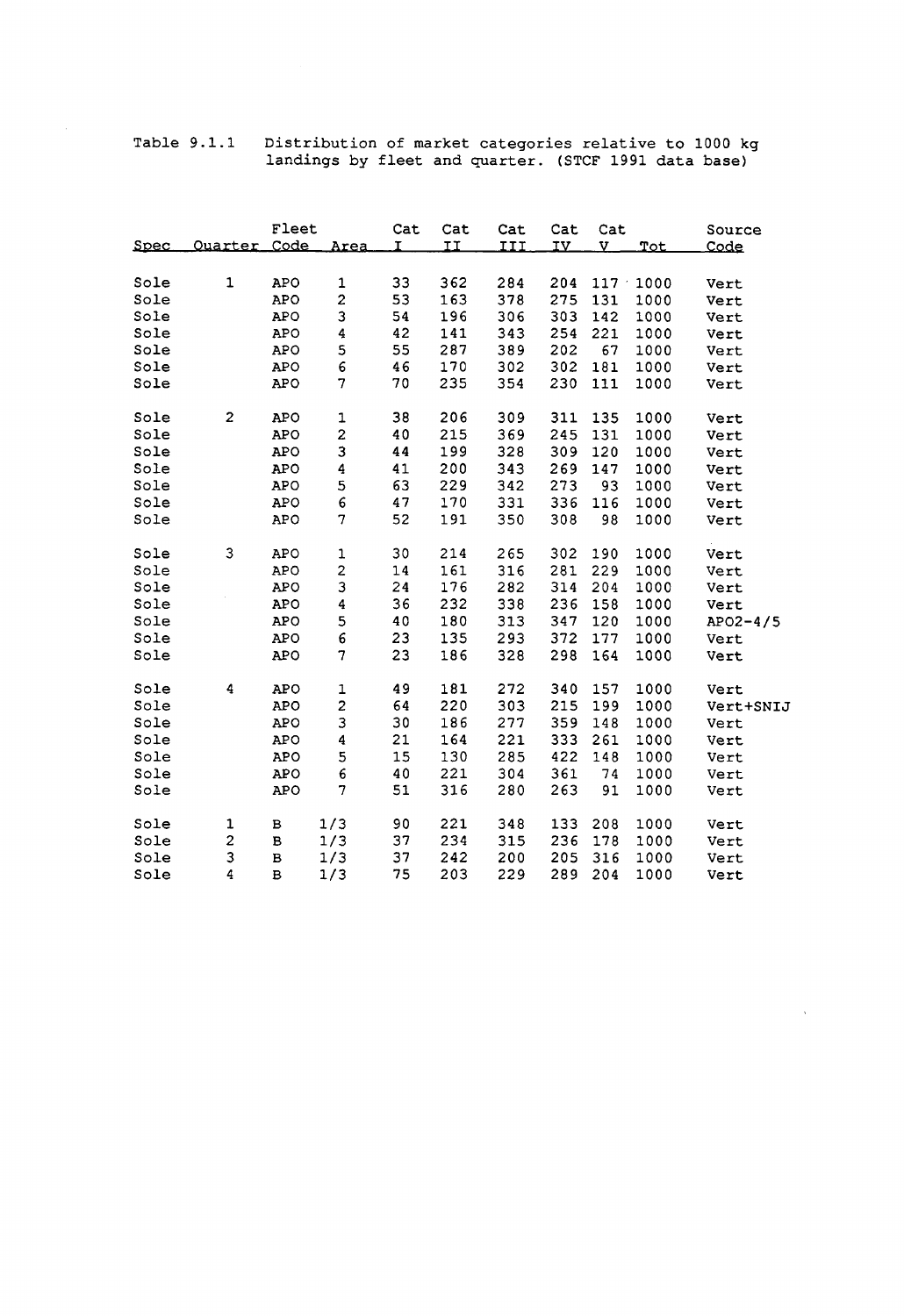**Table 9.1.1 continued., Distribution of market categories relative to 1000 kg landings by fleet and quarter. (STCF 1991 data base)** 

 $\mathcal{L}_{\mathcal{L}}$ 

 $\bar{z}$ 

|             | Quarter Code            | Fleet        | Area                    | Cat<br>T | Cat<br>II | Cat<br>III | Cat<br>IV. | Cat<br>v | Tot  | Source    |
|-------------|-------------------------|--------------|-------------------------|----------|-----------|------------|------------|----------|------|-----------|
| <u>Spec</u> |                         |              |                         |          |           |            |            |          |      | Code      |
| Plaice      | 1                       | <b>APO</b>   | $\mathbf 1$             | 73       | 164       | 378        | 385        |          | 1000 | Vert      |
| Plaice      |                         | <b>APO</b>   | $\overline{\mathbf{c}}$ | 84       | 174       | 346        | 396        |          | 1000 | Vert      |
| Plaice      |                         | <b>APO</b>   | 3                       | 82       | 238       | 372        | 308        |          | 1000 | Vert      |
| Plaice      |                         | <b>APO</b>   | 4                       | 88       | 236       | 368        | 308        |          | 1000 | Vert      |
| Plaice      |                         | <b>APO</b>   | 5                       | 94       | 275       | 413        | 218        |          | 1000 | SNIJ      |
| Plaice      |                         | <b>APO</b>   | 6                       | 71       | 146       | 403        | 380        |          | 1000 | Vert      |
| Plaice      |                         | <b>APO</b>   | 7                       | 80       | 288       | 307        | 325        |          | 1000 |           |
|             |                         |              |                         |          |           |            |            |          |      | Vert+SNIJ |
| Plaice      | $\overline{\mathbf{c}}$ | <b>APO</b>   | $\mathbf 1$             | 37       | 119       | 299        | 545        |          | 1000 | Vert      |
| Plaice      |                         | <b>APO</b>   | $\mathbf{z}$            | 41       | 150       | 330        | 479        |          | 1000 | Vert      |
| Plaice      |                         | <b>APO</b>   | 3                       | 80       | 221       | 306        | 393        |          | 1000 | Vert      |
| Plaice      |                         | <b>APO</b>   | 4                       | 46       | 195       | 318        | 441        |          | 1000 | Vert      |
| Plaice      |                         | <b>APO</b>   |                         | 46       | 195       | 318        | 441        |          | 1000 | APO2/4    |
| Plaice      |                         | <b>APO</b>   | 5<br>6                  | 42       | 169       | 246        | 543        |          | 1000 | Vert      |
| Plaice      |                         | <b>APO</b>   | 7                       | 32       | 209       | 302        | 452        |          | 1000 | Vert      |
|             |                         |              |                         |          |           |            |            |          |      |           |
| Plaice      | 3                       | <b>APO</b>   | $\mathbf 1$             | 45       | 61        | 191        | 703        |          | 1000 | Vert      |
| Plaice      |                         | <b>APO</b>   | $\overline{\mathbf{c}}$ | 23       | 106       | 265        | 606        |          | 1000 | Vert      |
| Plaice      |                         | <b>APO</b>   | 3                       | 155      | 355       | 235        | 244        |          | 1000 | Vert      |
| Plaice      |                         | <b>APO</b>   | 4                       | 18       | 114       | 252        | 616        |          | 1000 | Vert      |
| Plaice      |                         | <b>APO</b>   | 5                       | 184      | 305       | 175        | 336        |          | 1000 | Vert      |
| Plaice      |                         | <b>APO</b>   | 6                       | 15       | 124       | 395        | 466        |          | 1000 | Vert      |
| Plaice      |                         | <b>APO</b>   | 7                       | 33       | 105       | 342        | 521        |          | 1000 | Vert      |
|             |                         |              |                         |          |           |            |            |          |      |           |
| Plaice      | 4                       | <b>APO</b>   | $\mathbf{1}$            | 120      | 230       | 464        | 186        |          | 1000 | Vert      |
| Plaice      |                         | <b>APO</b>   | $\overline{\mathbf{c}}$ | 88       | 171       | 310        | 431        |          | 1000 | Vert      |
| Plaice      |                         | <b>APO</b>   | 3                       | 55       | 132       | 422        | 390        |          | 1000 | Vert      |
| Plaice      |                         | <b>APO</b>   | $\overline{\mathbf{4}}$ | 24       | 114       | 257        | 606        |          | 1000 | Vert      |
| Plaice      |                         | <b>APO</b>   | 5                       | 38       | 144       | 396        | 421        |          | 1000 | Vert      |
| Plaice      |                         | <b>APO</b>   | 6                       | 110      | 175       | 420        | 295        |          | 1000 | Vert      |
| Plaice      |                         | <b>APO</b>   | 7                       | 110      | 175       | 420        | 295        |          | 1000 | APO4/6    |
| Plaice      | $\mathbf 1$             | в            | 1/3                     | 46       | 192       | 316        | 446        |          | 1000 |           |
| Plaice      | 2                       | $\, {\bf B}$ | 1/3                     |          | 199       | 274        | 481        |          |      | Vert      |
| Plaice      | 3                       |              |                         | 46<br>37 | 107       |            | 681        |          | 1000 | Vert      |
|             |                         | $\, {\bf B}$ | 1/3                     |          |           | 174        |            |          | 1000 | Vert      |
| Plaice      | 4                       | $\, {\bf B}$ | 1/3                     | 55       | 139       | 310        | 496        |          | 1000 | Vert      |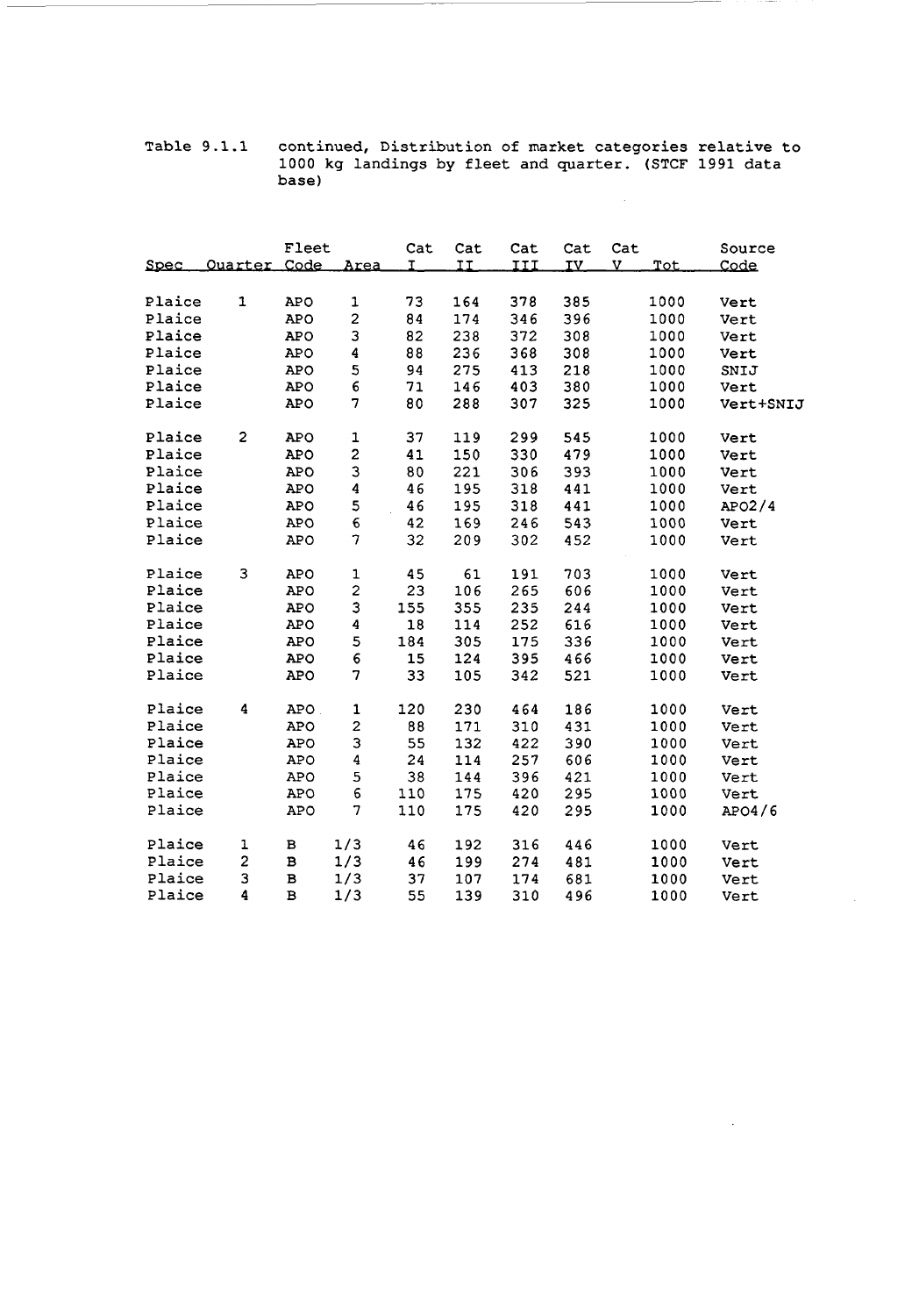**Table 9.1.1 continued, Distribution of market categories relative to 1000 kg landings by fleet and quarter. (STCF 1991 data base)** 

 $\sim 10$ 

 $\mathcal{L}^{\mathcal{L}}$ 

|             |                   | Fleet       |                | Cat | Cat | Cat | Cat | Cat |      | Source      |
|-------------|-------------------|-------------|----------------|-----|-----|-----|-----|-----|------|-------------|
| <u>Spec</u> | Ouarter Code Area |             |                |     | ΤТ  | III | ΙV  |     | Tot. | <u>Code</u> |
|             |                   |             |                |     |     |     |     |     |      |             |
| WIJT        | 1                 | <b>ABOP</b> | 1              |     |     |     |     |     | 1000 |             |
| WIJT        |                   | ABOP        | 2              |     |     |     |     |     | 1000 |             |
| WIJT        |                   | ABOP        | 3              |     |     |     |     |     | 1000 |             |
| WIJT        | 2                 | ABOP        | 1              |     |     |     |     |     | 1000 |             |
| WIJT        |                   | <b>ABOP</b> | 2              |     |     |     |     |     | 1000 |             |
| WIJT        |                   | <b>ABOP</b> | 3              |     |     |     |     |     | 1000 |             |
| WIJT        | 3                 | <b>ABOP</b> | 1              |     |     |     |     |     | 1000 |             |
| WIJT        |                   | <b>ABOP</b> | $\overline{c}$ |     |     |     |     |     | 1000 |             |
| WIJT        |                   | <b>ABOP</b> | 3              |     |     |     |     |     | 1000 |             |
| WIJT        | 4                 | ABOP        | 1              |     |     |     |     |     | 1000 |             |
| WIJT        |                   | ABOP        | 2              |     |     |     |     |     | 1000 |             |
| WIJT        |                   | ABOP        | 3              |     |     |     |     |     | 1000 |             |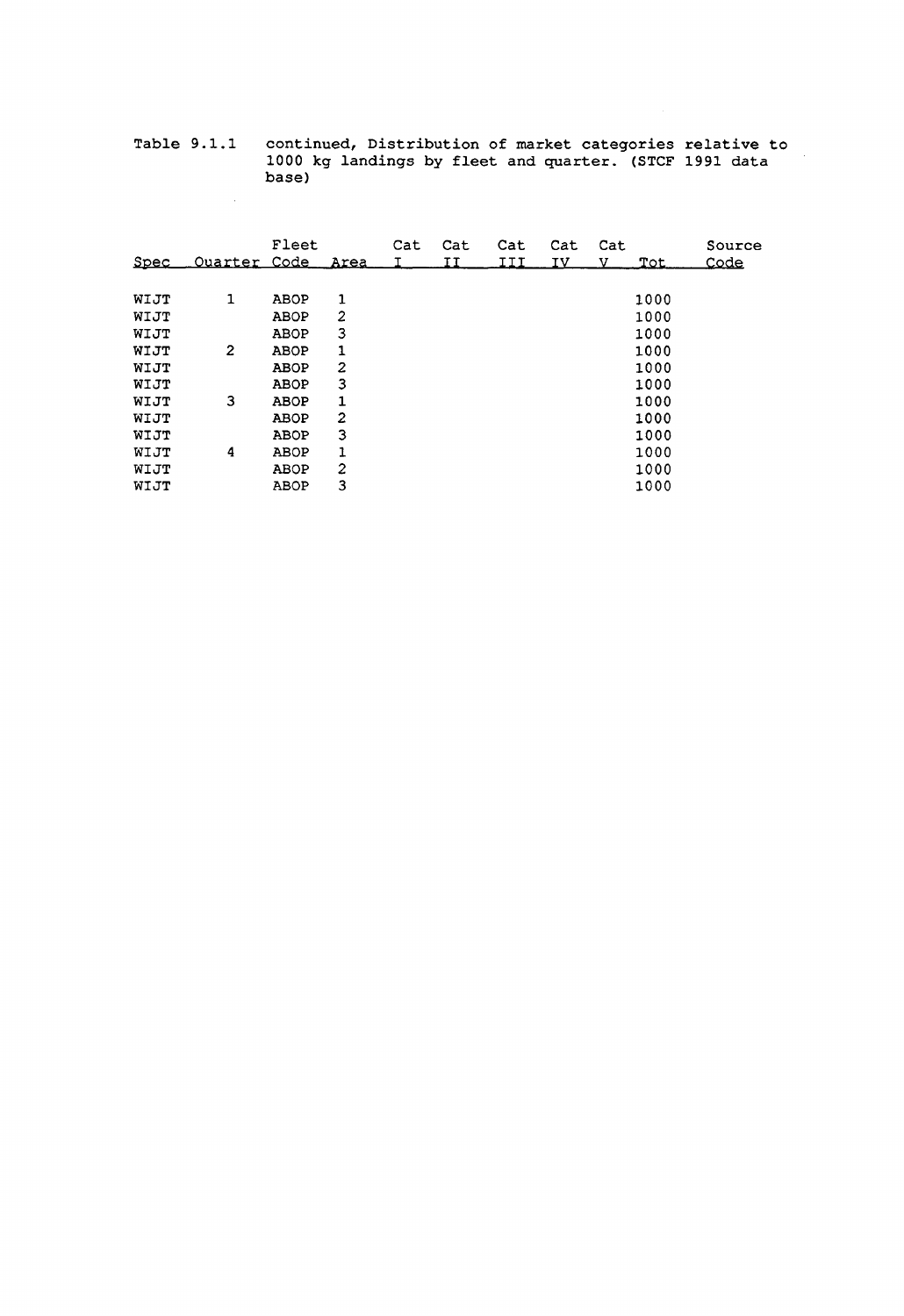**Table 9.1.1 continued, Distribution of market categories relative to 1000 kg landings by fleet and quarter. (STCF 1991 data base)** 

 $\sim$ 

| <u>Spec</u> | Ouarter Code            | Fleet          | Area | Cat<br>Τ | Cat<br>II | Cat<br>III | Cat<br>IV | Cat<br>v | Tot  | Source<br><u>Code</u> |
|-------------|-------------------------|----------------|------|----------|-----------|------------|-----------|----------|------|-----------------------|
|             |                         |                |      |          |           |            |           |          |      |                       |
| COD         | $\mathbf{1}$            | А              | 1    | 225      | 90        | 101        | 124       | 460      | 1000 | Vert                  |
| COD         |                         | Α              | 2    | 193      | 118       | 110        | 222       | 358      | 1000 | Vert                  |
| COD         |                         | A              | 3    | 301      | 189       | 224        | 108       | 178      | 1000 | Vert                  |
| COD         |                         | A              | 4    | 413      | 33        | 45         | 126       | 383      | 1000 | Vert                  |
| COD         | 2                       | А              | 1    | 28       | 0         | 49         | 410       | 514      | 1000 | Vert                  |
| COD         |                         | A              | 2    | 57       | 69        | 221        | 300       | 352      | 1000 | Vert                  |
| COD         |                         | A              | 3    | 197      | 176       | 235        | 259       | 132      | 1000 | Vert                  |
| COD         |                         | A              | 4    | 107      | 100       | 89         | 138       | 566      | 1000 | Vert                  |
| COD         | 3                       | А              | 1    | 100      | 90        | 206        | 249       | 356      | 1000 | HH                    |
| COD         |                         | А              | 2    | 165      | 72        | 219        | 278       | 265      | 1000 | Vert                  |
| COD         |                         | У              | 3    | 29       | 46        | 128        | 260       | 537      | 1000 | Vert                  |
| COD         |                         | A              | 4    | 28       | 64        | 197        | 235       | 476      | 1000 | Vert                  |
| COD         | 4                       | А              | 1    | 375      | 0         | 26         | 111       | 489      | 1000 | Vert                  |
| COD         |                         | А              | 2    | 136      | 101       | 163        | 202       | 398      | 1000 | Vert                  |
| COD         |                         | А              | 3    | 53       | 178       | 114        | 214       | 441      | 1000 | Vert                  |
| COD         |                         | A              | 4    | 106      | 0         | 126        | 73        | 695      | 1000 | Vert                  |
| COD         | 1                       | P              | 1/4  | 114      | 236       | 312        | 177       | 162      | 1000 | HH                    |
| COD         | 2                       | ${\bf P}$      | 1/4  | 17       | 92        | 215        | 247       | 428      | 1000 | HH                    |
| COD         | 3                       | $\, {\bf P}$   | 1/4  | 11       | 75        | 198        | 291       | 425      | 1000 | HH                    |
| COD         | 4                       | $\overline{P}$ | 1/4  | 8        | 90        | 227        | 150       | 525      | 1000 | HH                    |
| COD         | $\mathbf 1$             | B <sub>0</sub> | 1/4  | 212      | 310       | 268        | 139       | 70       | 1000 | HH                    |
| COD         | $\overline{\mathbf{c}}$ | B <sub>0</sub> | 1/4  | 132      | 154       | 144        | 267       | 303      | 1000 | HH                    |
| COD         | 3                       | B <sub>0</sub> | 1/4  | 13       | 110       | 280        | 281       | 316      | 1000 | HH                    |
| COD         | 4                       | B <sub>0</sub> | 1/4  | 9        | 71        | 209        | 111       | 600      | 1000 | HH                    |

 $\sim 10^{-11}$ 

 $\sim$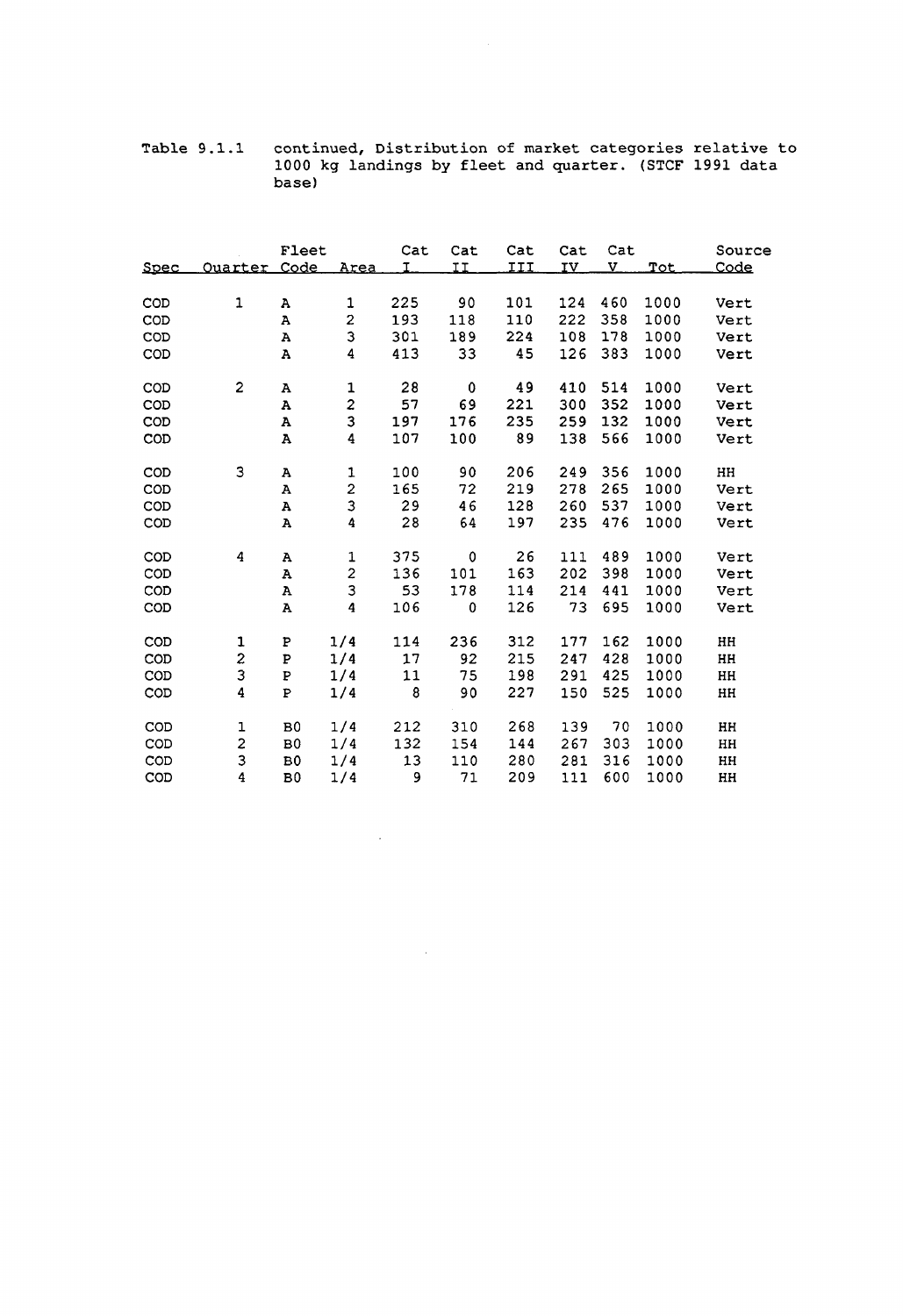**Table 9.1.2 Otolith sample codes used for area based age-lengthkeys, from Groeneveld 1993.(STCF 1991 data base)** 

**Plaice beam trawl > 300 HP** 

**area code/quarter** 

 $\hat{\mathcal{A}}$ 

| 1/1 | $\epsilon$              | $\overline{7}$ | 8  | 9  | 10 | 11 | 17 | 22 |    |
|-----|-------------------------|----------------|----|----|----|----|----|----|----|
| 1/2 | 30                      | 34             | 35 |    |    |    |    |    |    |
| 1/3 | 44                      | 53             | 54 | 56 |    |    |    |    |    |
| 1/4 | 70                      | 71             | 77 |    |    |    |    |    |    |
| 2/1 | $\overline{c}$          | 5              | 18 | 19 | 21 | 23 |    |    |    |
| 2/2 | 28                      | 37             | 39 | 40 |    |    |    |    |    |
| 2/3 | 45                      | 46             | 47 | 50 | 52 | 53 | 56 | 59 |    |
| 2/4 | 63                      | 69             | 70 | 76 |    |    |    |    |    |
| 3/1 | $\mathbf{I}$            | 3              | 4  | 12 | 24 | 25 | 13 | 16 | 20 |
| 3/2 | 27                      | 29             | 38 |    |    |    |    |    |    |
| 3/3 | 45                      | 47             | 52 | 55 | 58 | 59 | 60 |    |    |
| 3/4 | 62                      | 68             | 72 | 78 |    |    |    |    |    |
| 4/1 | $\overline{\mathbf{4}}$ | 14             | 15 | 24 | 25 |    |    |    |    |
| 4/2 | 31                      | 32             | 33 | 36 | 41 | 42 | 43 |    |    |
| 4/3 | 48                      | 51             | 57 | 60 | 61 |    |    |    |    |
| 4/4 | 64                      | 65             | 66 | 73 | 74 | 75 |    |    |    |
| 5/1 | 14                      | 15             | 24 |    |    |    |    |    |    |
| 5/2 | 36                      | 42             |    |    |    |    |    |    |    |
| 5/3 | 51                      | 57             | 60 | 61 |    |    |    |    |    |
| 5/4 | 65                      | 67             | 74 | 75 |    |    |    |    |    |
| 6/1 | $\overline{\mathbf{c}}$ | 12             | 18 | 20 |    |    |    |    |    |
| 6/2 | 21                      | 49             |    |    |    |    |    |    |    |
| 6/3 | 49                      | 55             | 62 |    |    |    |    |    |    |
| 6/4 | 62                      | 78             | 79 | 76 |    |    |    |    |    |
| 7/1 | 1                       | 13             | 16 |    |    |    |    |    |    |
| 7/2 | 26                      | 27             | 38 |    |    |    |    |    |    |
| 7/3 | 58                      | 60             | 61 |    |    |    |    |    |    |
| 7/4 | 67                      | 68             | 72 |    |    |    |    |    |    |
|     |                         |                |    |    |    |    |    |    |    |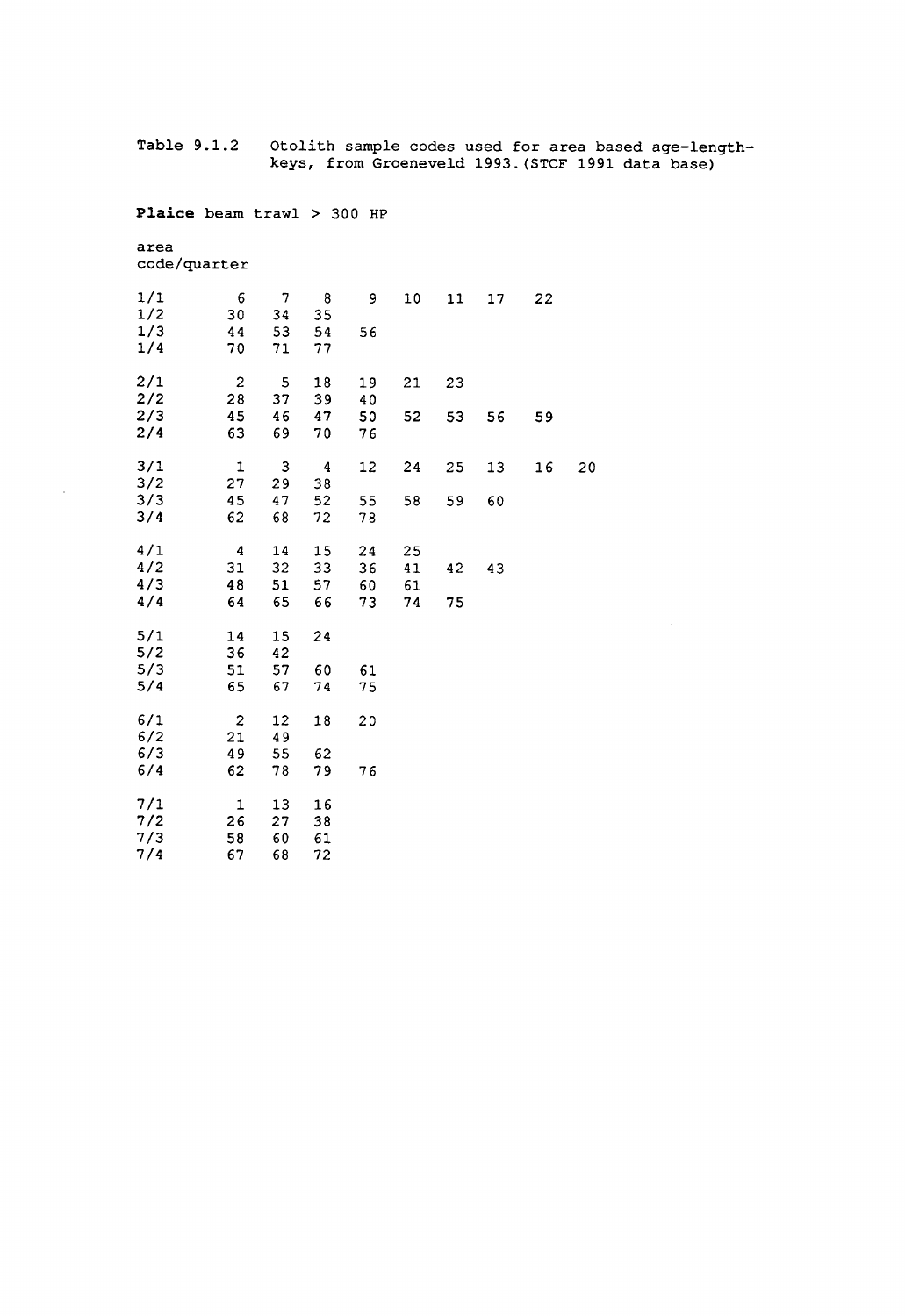**Table 9.1.2 continued. Otolith sample codes used for area based age-length-keys, from Groeneveld 1993.(STCF 1991 data base)** 

**Sole beam trawl > 300 HP** 

**area code/quarter** 

| 1/1<br>1/2<br>1/3<br>1/4 | $\mathbf{2}$<br>18<br>53<br>63 | 9<br>23<br>59<br>65                | 14<br>32<br>61<br>72 | 15<br>43<br>62<br>73 | 74             |                |    |    |    |
|--------------------------|--------------------------------|------------------------------------|----------------------|----------------------|----------------|----------------|----|----|----|
| 2/1<br>2/2<br>2/3<br>2/4 | 8<br>24<br>50<br>63            | 14<br>25<br>53<br>65               | 15<br>26<br>55<br>67 | 27<br>59<br>73       | 31<br>74       | 35             | 36 | 38 | 45 |
| 3/1<br>3/2<br>3/3<br>3/4 | 3<br>22<br>46<br>64            | $\boldsymbol{4}$<br>28<br>48<br>70 | 5<br>33<br>49<br>71  | $10\,$<br>39<br>51   | 11<br>40<br>57 | 17<br>41<br>58 | 42 |    |    |
| 4/1<br>4/2<br>4/3<br>4/4 | 3<br>19<br>47<br>64            | 8<br>30<br>52<br>66                | 11<br>31<br>54<br>67 | 16<br>34<br>60<br>72 | 35             | 37             | 42 | 43 | 44 |
| 5/1<br>5/2<br>5/3<br>5/4 | 5<br>28<br>46<br>70            | 6<br>29<br>51<br>71                | 10                   |                      |                |                |    |    |    |
| 6/1<br>6/2<br>6/3<br>6/4 | 1<br>20<br>51<br>69            | 6<br>21<br>56<br>75                | 12<br>39<br>58       |                      |                |                |    |    |    |
| 7/1<br>7/2<br>7/3<br>7/4 | 3<br>18<br>48<br>68            | 7<br>20<br>56<br>76                | 12<br>21<br>62       | 13<br>23             | 32             |                |    |    |    |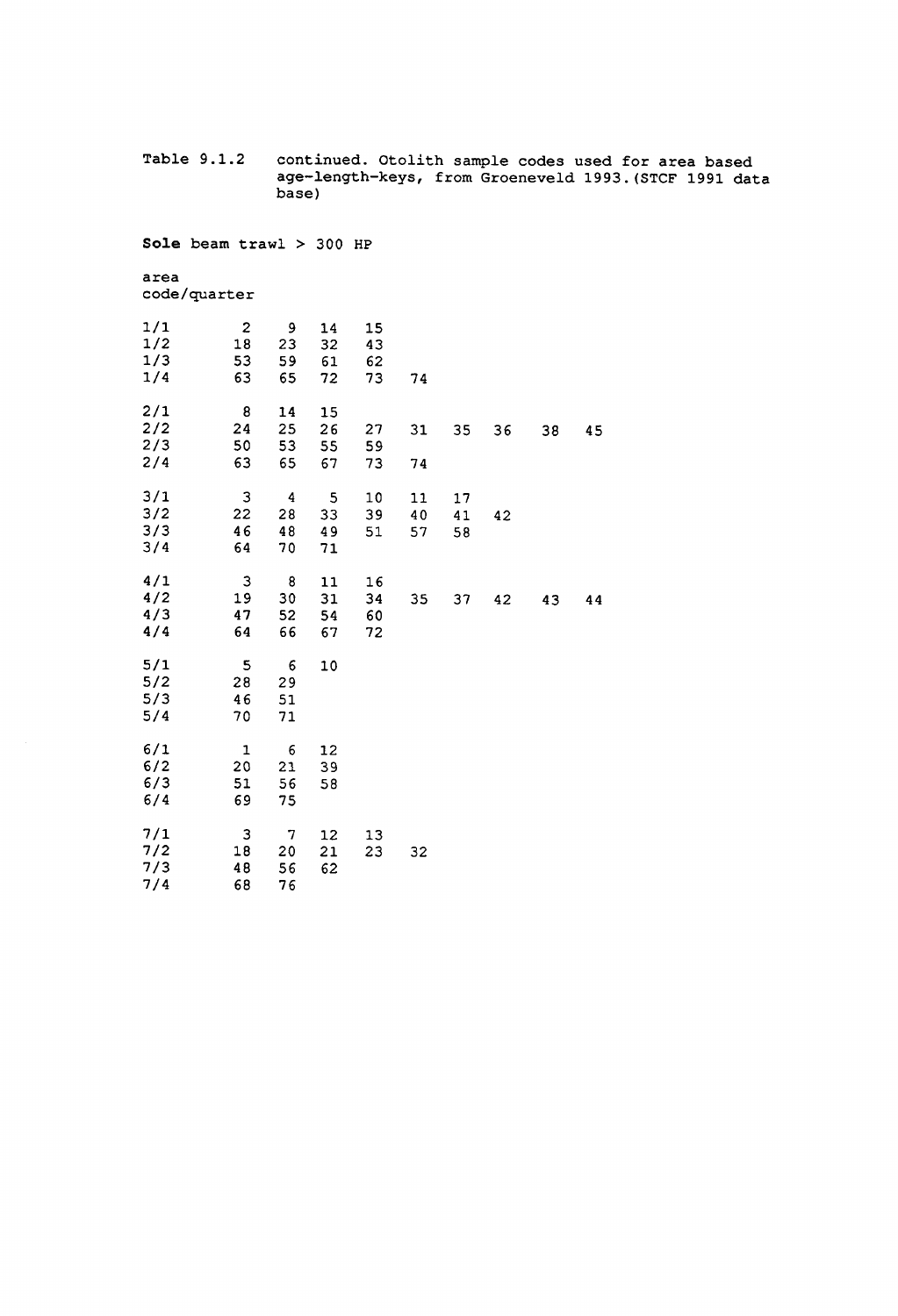**Table 9.1.2 continued. Otolith sample codes used for area based age-length-keys, from Groeneveld 1993.(STCF 1991 data base)** 

**Coastal plaice beam trawl < 300 HP** 

**area code/quarter** 

| 3/1 | 4  | 14 | 15   | 24 | 25 |
|-----|----|----|------|----|----|
| 3/2 | 31 | 32 | t 33 | 36 | 42 |
| 3/3 | 51 | 57 | 61   |    |    |
| 3/4 | 65 | 67 | 73   | 74 | 75 |
| 2/1 | 19 | 23 |      |    |    |
| 2/2 | 37 | 40 | 41   | 43 |    |
| 2/3 | 50 | 53 |      |    |    |
| 2/4 | 63 | 64 | 66   | 70 |    |
| 1/1 | 6  | 7  | 8    | 9  |    |
| 1/2 | 30 | 34 | 35   |    |    |
| 1/3 | 44 | 53 | 54   |    |    |
| 1/4 | 70 | 71 | 77   |    |    |

**Table 9.1.2 continued. Otolith sample codes used for area based age-length-keys, from Groeneveld 1993.(STCF 1991 data base)** 

**Coastal sole beam trawl <** 

**area code/quarter** 

| 3/1<br>3/2<br>3/3<br>3/4 | 8<br>24<br>50<br>65  | 14<br>25<br>53<br>73 | 15<br>26<br>59<br>74 | 27       | 36 | 38 |
|--------------------------|----------------------|----------------------|----------------------|----------|----|----|
| 2/1<br>2/2<br>2/3<br>2/4 | 8<br>19<br>49<br>64  | 11<br>37<br>52<br>66 | 16<br>41<br>55<br>67 | 42<br>70 | 71 |    |
| 1/1<br>1/2<br>1/3<br>1/4 | -5<br>28<br>46<br>70 | 10<br>29<br>49<br>71 | 17<br>33             | 41       |    |    |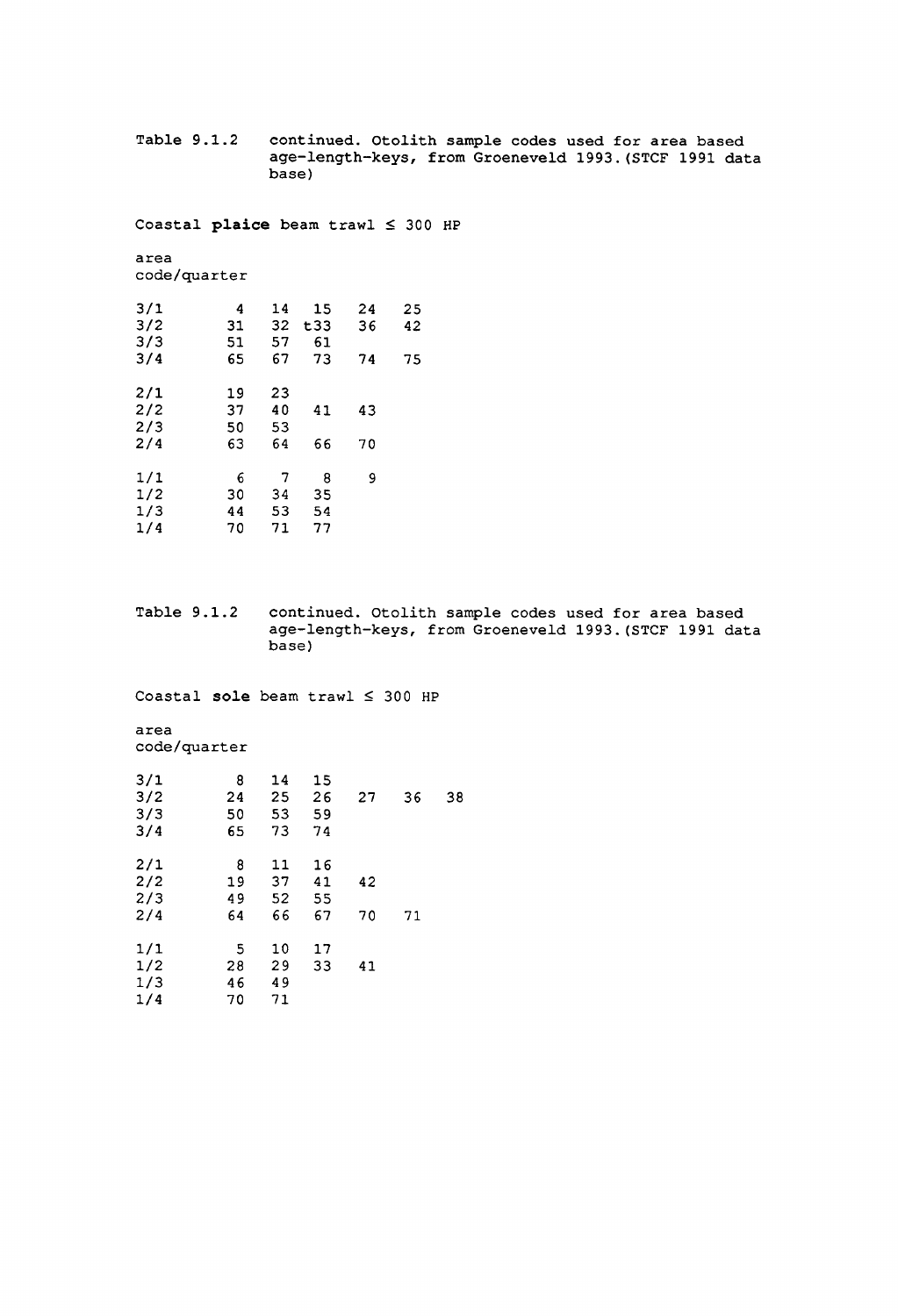**Table 9.1.2 continued. Otolith and length measurement sample codes used for area based age-length-keys (STCF 1991 data base)** 

**Whiting otolith samples, all gears** 

### **area code/quarter**

 $\epsilon$ 

| 1/1<br>1/2<br>1/3<br>1/4 | $\overline{c}$<br>7<br>11<br>18 | 3.<br>8<br>14<br>404 | 500<br>10<br>402<br>405 | 501<br>400<br>403<br>510 | 502<br>401<br>509 | 503.<br>505<br>624 | 504<br>506 | 605<br>507 |         | 508 611 | 618 |     |
|--------------------------|---------------------------------|----------------------|-------------------------|--------------------------|-------------------|--------------------|------------|------------|---------|---------|-----|-----|
| 2/1                      | 4<br>305                        | 100                  | 101                     | 102                      | 103               |                    | 104 105    | 300        | 301 302 |         | 303 | 304 |
| 2/2                      | 200                             | 201                  | 202                     | 306                      | 307               | 308                | 309        | 607        | 700     | 701     | 702 | 703 |
| 2/3                      | 14                              | 17                   | 106                     | 107                      | 108               | 109                | 110        | 203        | 204     | 205     | 206 | 207 |
|                          | 310                             | 311                  | 312                     | 313                      | 314               | 621                | 622        | 704        | 705     | 706     | 707 | 708 |
| 2/4                      | 208                             | 209                  | 210                     | 633                      | 709               |                    |            |            |         |         |     |     |
| 3/1                      | 1                               | 2                    | 3                       | 5.                       | 600               | 601                | 602        | 603        | 604     |         |     |     |
| 3/2                      | 6                               | $\overline{7}$       | 8                       | 9                        | 10                | 606                | 608        | 609        | 610     | 612     | 613 | 614 |
|                          | 615                             | 616                  | 617                     | 619                      |                   |                    |            |            |         |         |     |     |
| 3/3                      | 11                              | $12 \,$              | 13                      | 14                       | 15                | 16                 | 620        | 623        |         |         |     |     |
| 3/4                      | 18                              | 19                   | 20                      | 21                       | 22                | 23                 | 24         | 625        |         | 626 627 | 628 | 629 |
|                          | 630                             | 631                  | 632                     | 634                      | 635               | 636                | 637        | 638        |         |         |     |     |

**length measurements** 

| 1/1<br>1/2<br>1/3<br>1/4 | 3<br>37<br>53<br>82     | 4<br>38<br>55<br>86        | 7<br>45<br>56<br>87 | 8<br>47<br>57<br>89 | 10<br>48<br>59<br>113 | 15<br>49<br>71   | 24<br>74         | 27<br>79         | 32               |           |           |           |
|--------------------------|-------------------------|----------------------------|---------------------|---------------------|-----------------------|------------------|------------------|------------------|------------------|-----------|-----------|-----------|
| 2/1<br>2/2<br>2/3        | 7<br>38<br>51           | 8<br>39<br>52              | 16<br>59            | 66                  | 78                    | 81               |                  |                  |                  |           |           |           |
| 2/4                      | 82                      | 83                         | 85                  |                     |                       |                  |                  |                  |                  |           |           |           |
| 3/1                      | $\mathbf 1$<br>13<br>26 | $\overline{c}$<br>14<br>27 | 3<br>15<br>28       | 4<br>17<br>29       | 5<br>18<br>30         | 6<br>19<br>31    | 7<br>20<br>32    | 8<br>21          | 9<br>22          | 10<br>23  | 11<br>24  | 12<br>25  |
| 3/2                      | 33<br>48                | 34<br>50                   | 35                  | 36                  | 38                    | 39               | 40               | 41               | 42               | 43        | 44        | 46        |
| 3/3                      | 54<br>73                | 58<br>75                   | 60<br>76            | 61<br>77            | 62<br>80              | 63               | 64               | 65               | 67               | 68        | 70        | 72        |
| 3/4                      | 83<br>95<br>107         | 84<br>96<br>108            | 85<br>97<br>109     | 86<br>98<br>110     | 87<br>99<br>111       | 88<br>100<br>112 | 89<br>101<br>113 | 90<br>102<br>114 | 91<br>103<br>115 | 92<br>104 | 93<br>105 | 94<br>106 |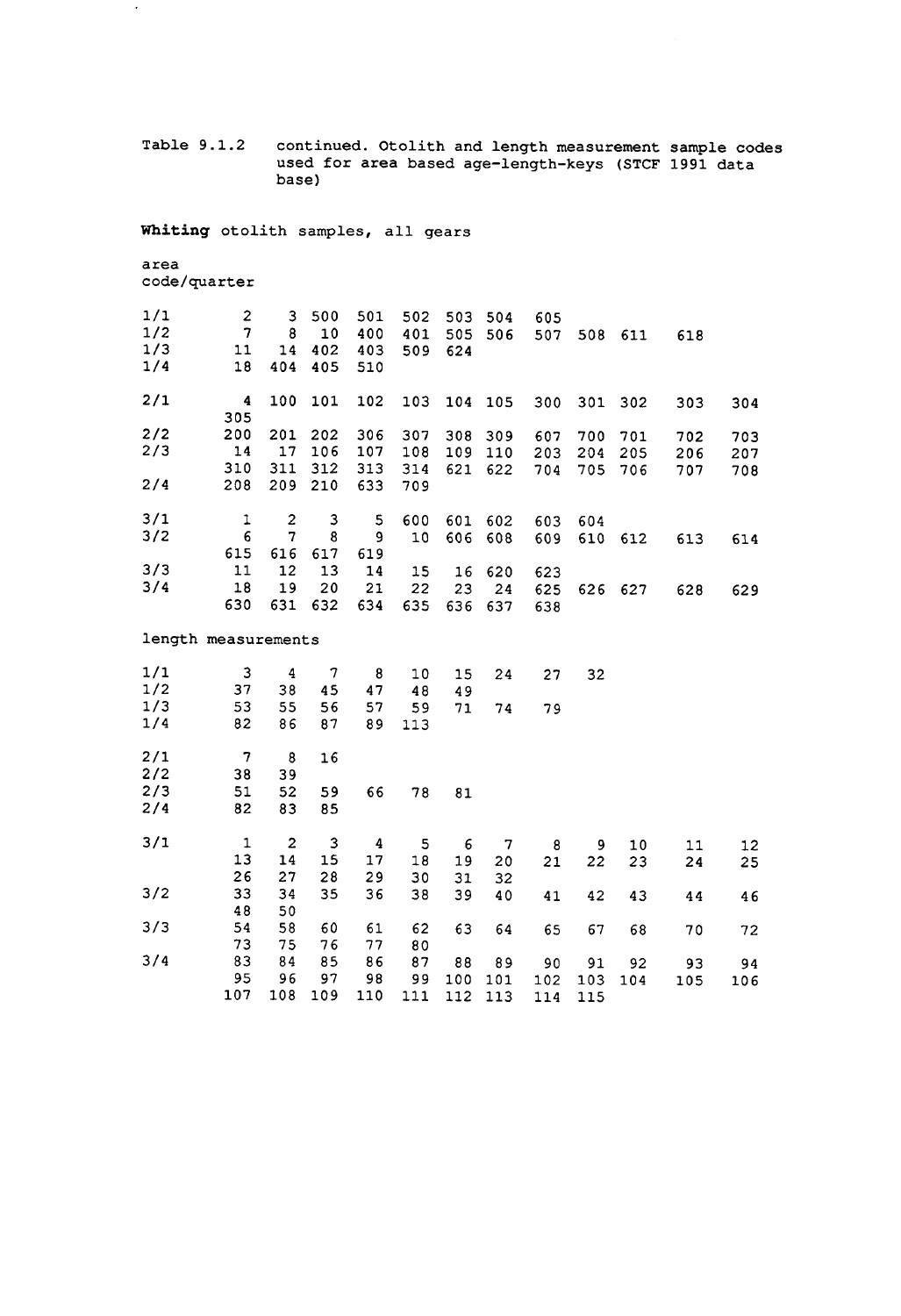**Table 9.1.2 continued.Otolith and length measurement sample codes used for area based age-length-keys (STCF 1991 data base)** 

**Cod otolith samples, all gears** 

**area code/quarter** 

| 1/1                 | 7            | 500              | 501          | 502      | 503      | 504            | 617            | 618      |     |          |     |     |
|---------------------|--------------|------------------|--------------|----------|----------|----------------|----------------|----------|-----|----------|-----|-----|
| 1/2                 | 12           | 505              | 506          | 507      | 627      | 646            |                |          |     |          |     |     |
| 1/3                 | 16           | 20               | 649          |          |          |                |                |          |     |          |     |     |
| 1/4                 | 29           | 403              | 404          | 508      |          |                |                |          |     |          |     |     |
| 2/1                 | 100          | 101              | 102          | 103      | 104      | 105            | 106            | 107      | 108 | 301      | 302 | 300 |
|                     | 303          |                  |              |          |          |                |                |          |     |          |     |     |
| 2/2                 | 200          | 201              | 202          | 203      | 204      | 205            | 206            | 207      | 208 | 209      | 304 | 305 |
|                     | 306          | 307              | 400          | 401      | 402      | 621            | 622            | 623      | 624 | 634      | 632 | 633 |
|                     | 634          | 701              | 702          | 703      | 704      | 705            | 706            |          |     |          |     |     |
| 2/3                 | 109          | 110              | 111          | 112      | 113      | 210            | 211            | 212      | 213 | 214      | 215 | 308 |
|                     | 15           | 17               | 21           | 309      | 310      | 311            | 312            | 647      | 648 | 707      | 708 | 709 |
|                     | 710          | 711              |              |          |          |                |                |          |     |          |     |     |
| 2/4                 | 216          | 217              | 218          | 219      | 661      | 712            |                |          |     |          |     |     |
| 3/1                 | 600          | 610              | 611          | 612      | 613      | 614            | 615            | 616      |     |          |     |     |
| 3/2                 | 14           | 625              | 626          | 628      | 629      | 630            | 631            | 635      | 636 | 637      | 638 | 639 |
| 3/3                 | 15           | 21               | $18\,$       | 19       |          |                |                |          |     |          |     |     |
| 3/4                 | 23           | 24               | 652          | 653      | 654      | 656            | 659            | 660      | 662 | 663      |     |     |
|                     |              |                  |              |          |          |                |                |          |     |          |     |     |
| 4/1                 | $\mathbf{1}$ | $\boldsymbol{2}$ | 3            | 4        | 5        | 6 <sub>1</sub> | $\overline{7}$ | 8        | 9   | 10       | 601 | 602 |
|                     | 603          | 604              | 605          | 606      | 607      | 608            | 609            |          |     |          |     |     |
| 4/2                 | 11           | 12               | 13           | 14       | 620      | 640            | 642            | 643      | 645 |          |     |     |
| 4/3                 | 16           | 18               | 19           | 20       |          |                |                |          |     |          |     |     |
|                     |              |                  | 25           | 26       | 27       | 28             | 29             | 651      | 655 | 657      | 665 | 666 |
| 4/4                 | 22           | 23               |              |          |          |                |                |          |     |          |     |     |
| length measurements |              |                  |              |          |          |                |                |          |     |          |     |     |
|                     |              |                  |              |          |          |                |                |          |     |          |     |     |
| 1/1                 | 6            | 8                | 10           | 23       | 26       |                |                |          |     |          |     |     |
| 1/2                 | 36           | 37               | 38           | 42       | 43       | 44             |                |          |     |          |     |     |
| 1/3                 | 47<br>67     | 49<br>71         | 50<br>92     | 41       | 60       | 61             | 63             | 66       |     |          |     |     |
| 1/4                 |              |                  |              |          |          |                |                |          |     |          |     |     |
| 2/1                 | 6            | -8               |              |          |          |                |                |          |     |          |     |     |
| 2/2                 | 37           | 38               | 40           |          |          |                |                |          |     |          |     |     |
| 2/3                 | 45           | 46               | 53           | 57       | 65       |                |                |          |     |          |     |     |
| 2/4                 | 67           | 68               | 70           |          |          |                |                |          |     |          |     |     |
|                     |              |                  | 15           |          |          |                |                |          |     |          |     |     |
| 3/1                 | 6            | $\boldsymbol{8}$ |              | 21       | 22       |                |                |          |     |          |     |     |
| 3/2                 | 32           | 33               | 34           | 35       | 40       |                |                |          |     |          |     |     |
| 3/3                 | 48           | 52               | 54           | 55       | 56       | 58             | 59             | 62       |     |          |     |     |
| 3/4                 | 68           | 70               | 75           | 93       |          |                |                |          |     |          |     |     |
| 4/1                 | $\mathbf 1$  | $\boldsymbol{2}$ | $\mathbf{3}$ | 4        | 5        | 9              | 10             | 11       | 12  | 13       | 14  | 16  |
|                     | 17           | 18               | 19           | 20       | 23       | 24             | 25             | 26       | 27  | 28       | 29  | 30  |
|                     | 31           |                  |              |          |          |                |                |          |     |          |     |     |
| 4/2                 | 32           | 33               | 34           | 35       | 37       | 38             | 39             | 41       | 43  | 44       |     |     |
| 4/3                 | 47           | 49               | 52           | 58       | 61       | 62             | 64             |          |     |          |     |     |
| 4/4                 | 69<br>83     | 71               | 72<br>85     | 73<br>86 | 74<br>87 | 76<br>88       | 77<br>89       | 78<br>90 | 79  | 80<br>92 | 81  | 82  |

 $\sim$